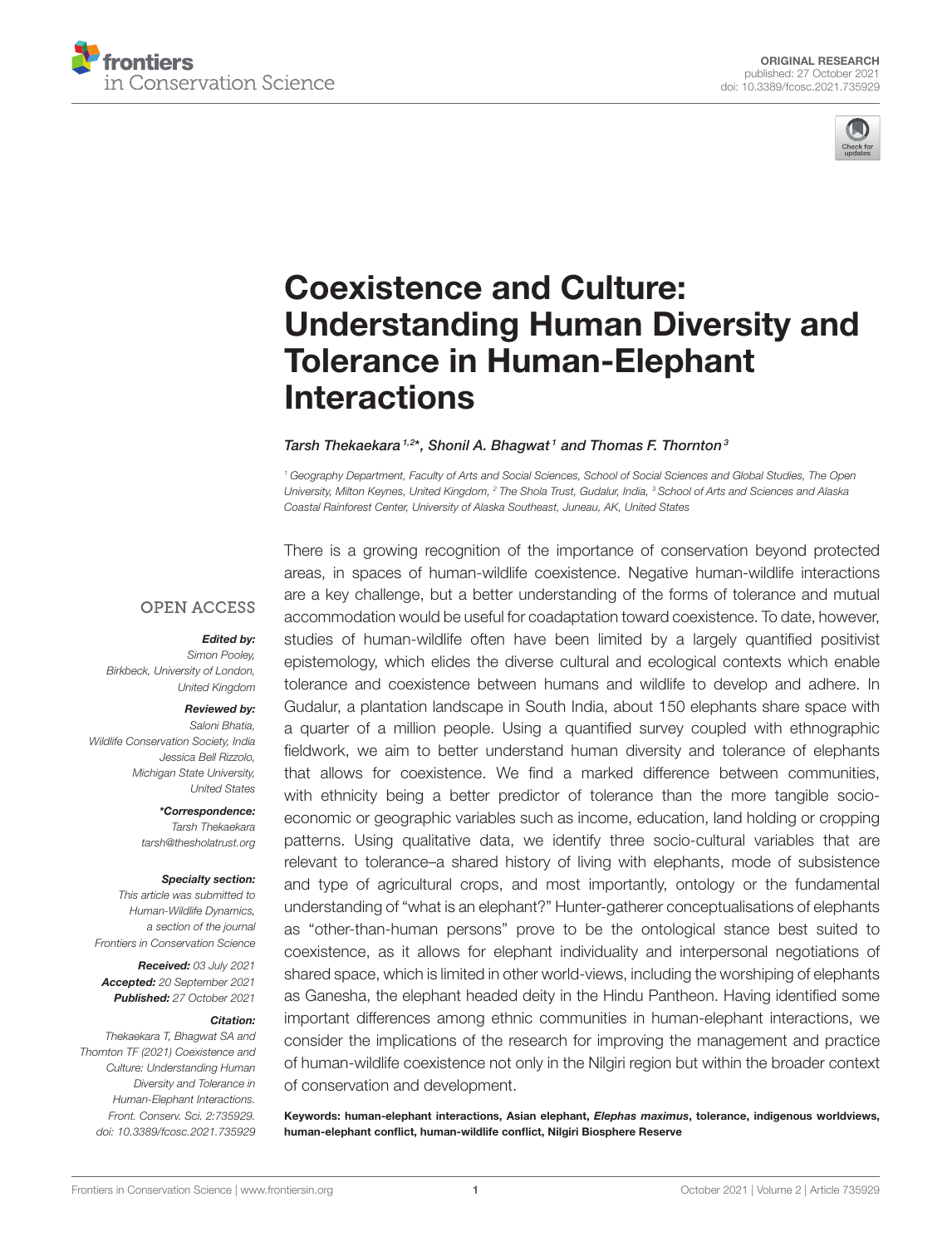# INTRODUCTION

Protected areas (PAs) have formed the backbone of nature conservation, but there is a growing move to look beyond the PAs, taking larger landscape level approaches that incorporate multiple land use types and integrate the needs of wildlife and people (e.g., [Jonas et al., 2014;](#page-15-0) [Moola and Roth, 2019\)](#page-16-0). This is particularly relevant for large mammals whose home ranges do not correspond with or are often larger than the designated reserves [\(Douglas-Hamilton et al., 2005\)](#page-15-1). In a country like India, home to two-thirds of the world's Asian elephants (Elephas maximus L.) and tigers (Panthera tigris L.), sharing space with 1.4 billion people at a relatively high density of over 400 people/km<sup>2</sup> [\(Mathur and Sinha, 2008\)](#page-16-1), coexistence with wildlife is vital. The major challenge with people and large wild animals sharing space is potential human-wildlife conflict (HWC) since they purportedly all competed for space and resources (Pimm et al., [1995\)](#page-16-2). There was been a deluge of literature on the subject, particularly since 2003 when it was formally defined at the Fifth IUCN World Parks Congress in Durban, South Africa. HWC in this early definition was primarily about the negative impact people and wildlife had on each other since there was an inherent competition for space and resources, but the term has since been criticized as these negative impacts do not constitute "conflict" in the dictionary sense of the term with people and wildlife as conscious antagonists [\(Peterson et al.,](#page-16-3) [2010\)](#page-16-3). The majority of studies tagged with HWC refer to conflict between different groups of people with differing opinions about conservation, termed "conservation conflict" [\(Redpath et al.,](#page-16-4) [2015\)](#page-16-4). Despite this problematic framing of HWC, the literature continues to grow; there are over 59,000 journal articles with "human-wildlife conflict" as a key phrase as of 2021, growing at about five papers a week<sup>[1](#page-1-0)</sup>. This burgeoning literature is largely comprised of case studies from different parts of the world, documenting instances of HWC and the negative impacts on either wildlife or people, often attempting to quantify the economic, ecological and sometimes the social damage caused by these negative interactions.

Discussions around coexistence are relatively recent, described as "a sustainable though dynamic state, where humans and wildlife co-adapt to sharing landscapes and human interactions with wildlife are effectively governed to ensure wildlife populations persist in socially legitimate ways that ensure tolerable risk levels" [\(Pooley et al., 2021\)](#page-16-5). What consists of "tolerable risk levels," is one of the more significant themes to emerge in the current literature; the variety of attitudes and orientations that people hold toward wildlife–which can be measured and quantified to better understand their perceptions of conflict, and to better understand tolerance to wildlife in their environs or livelihood space [\(Lute et al., 2016;](#page-15-2) [Wilbur et al.,](#page-16-6) [2018\)](#page-16-6). Some of the most cited articles suggest that the likelihood of retaliatory killing is not related to the economic and financial loss the wild animals caused, but more to other social beliefs and peer group norms [\(Dickman, 2010;](#page-15-3) [Treves and Bruskotter, 2014;](#page-16-7) [Gangaas et al., 2015\)](#page-15-4), including such things as spiritual beliefs and religious group affiliation [\(Hazzah et al., 2009\)](#page-15-5). How tolerant people are to HWC, findings suggest, depends more on their cultural constructions of coexistence with specific animals than their calculus of the economic costs or benefits of coexistence [\(Kansky and Knight, 2014\)](#page-15-6) and people's beliefs about wildlife population trends, behavior and ecology takes priority over their real interactions with the animals and the damage they cause [\(Inskip et al., 2016\)](#page-15-7).

The human dimension of HWC (e.g., [Manfredo and Dayer,](#page-15-8) [2004;](#page-15-8) [Dickman, 2010;](#page-15-3) [Young et al., 2010;](#page-16-8) [Redpath et al., 2013\)](#page-16-9) is a significant part of the literature, and the focus is on better understanding the range of variables that correlate with tolerance as a basis for the development of human-wildlife coexistence. If the capacity for tolerance and mutual accommodation is lacking, the requisite conditions for coexistence, including coadaptation, often fail to develop or adhere. Tolerance itself is not instinctual, but rather a learned behavior in both human and wildlife populations, and thus rife with historical and of-the-moment contingencies, perceptions, and options for engagement. Understanding the complexity that informs tolerance and its relationship to HWC and coexistence thus necessitates a better understanding of the complex sociocultural and ecological contexts that inform human-wildlife interactions.

What is often missing from the present HWC narratives and debates, however, is precisely this deeper engagement with diverse cultures and ecologies from other disciplinary perspectives, particularly the critical social sciences. Anthropologists, for example, have been critical of the discourse on HWC being dominated by the natural sciences [\(Nelson,](#page-16-10) [1995;](#page-16-10) [Knight, 2000\)](#page-15-9). The existing literature on HWC or tolerance seldom adopts an ethnographic or non-Western cultural perspective and fails to delve deeper into human-wildlife interactions beyond a set of quantified variables. Yet, focused ethnographic studies on HWC provide deeper insights on what it means to coexist and 'live with' animals from indigenous cultural perspectives and lifeways, typically evolved in situ and in vivo with said animals over centuries if not millennia [\(Nelson, 1995\)](#page-16-10). This is particularly relevant for the coexistence of humans and elephants, where elephants are often thought of as other-than-human persons [\(Ingold, 2000\)](#page-15-10), especially so in South Asia with a long history of human-elephant entanglement [\(Locke, 2013,](#page-15-11) [2017\)](#page-15-12).

It is this ethnographic gap in the literature and methodology of HWC studies that we seek to address here, to understand tolerance of elephants that allows for coexistence. We pose the question–How are people differently tolerant to elephants around them, and what are the underlying cultural factors that affect this tolerance and facilitate coexistence? To answer this question, we use a mix of quantitative and qualitative methods. First we conduct a broad scale assessment of the level of tolerance to elephants and how this varies between different ethnic communities, using a detailed questionnaire survey. Second, we deploy an ethnographic approach of participant observation and conflict tracking to delve deeper into the idea of tolerance and what allows some communities to avoid HWC and coexist more peaceably with elephants than others. In particular we focus on diverse cultural beliefs about elephants and how these inform

<span id="page-1-0"></span><sup>1</sup>Based on a search in the database Scopus in March 2021.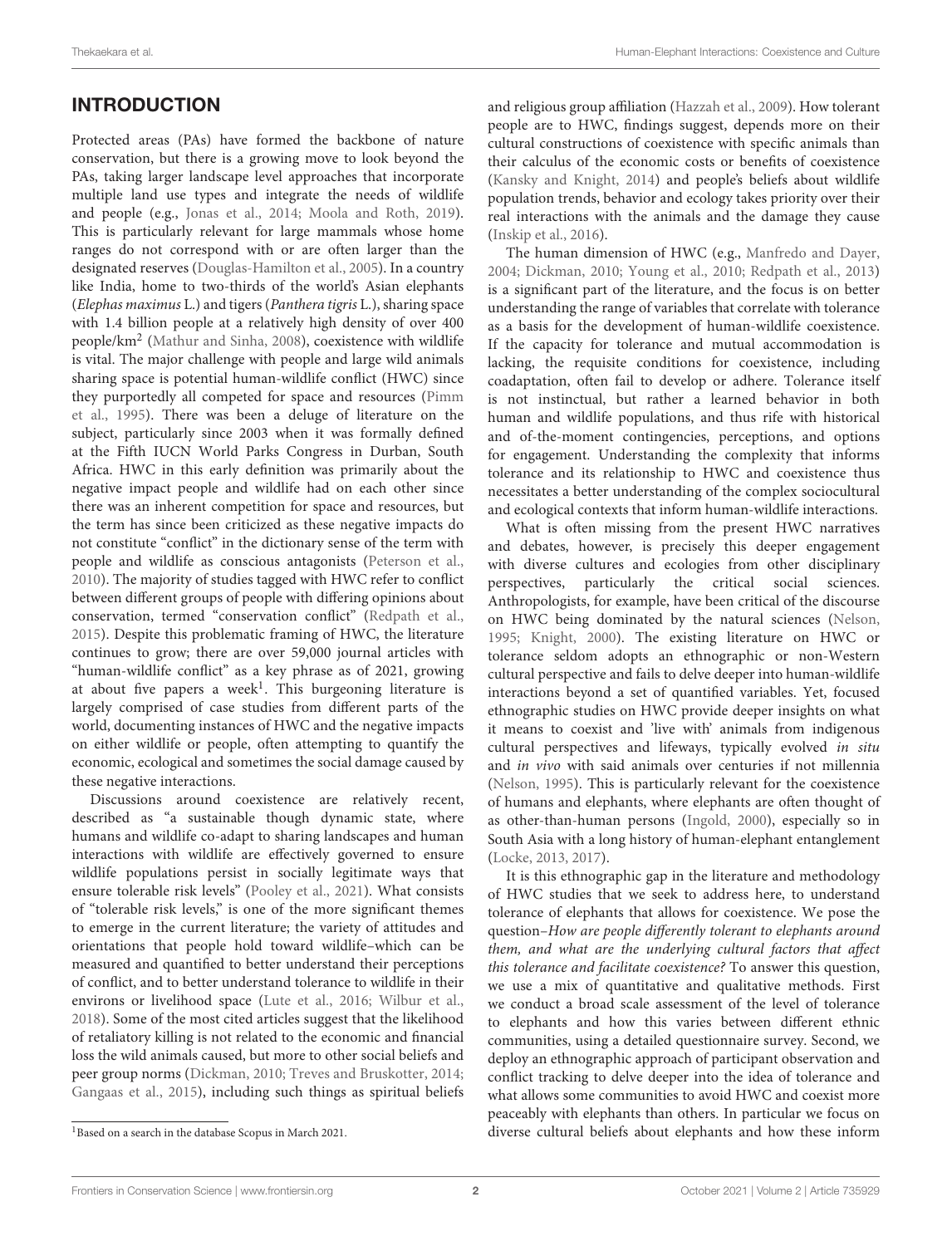#### <span id="page-2-0"></span>TABLE 1 | Summary of ethnic communities.

| Ethnic/stakeholder<br>groups                     | Indigenous                       | <b>Scheduled</b><br>tribe | Subsistence mode/occupation                                                                                                                | <b>Legal land</b><br>owners | Interaction<br>with elephants | Approx.<br>population |
|--------------------------------------------------|----------------------------------|---------------------------|--------------------------------------------------------------------------------------------------------------------------------------------|-----------------------------|-------------------------------|-----------------------|
| Forest<br>department/conservation<br><b>NGOs</b> | <b>No</b>                        | <b>No</b>                 | Government employment/salaried and<br>temporary residence or non-resident in the<br><b>Nilgiris</b>                                        | n/a                         | High                          | n/a                   |
| Kattunayakan                                     | Yes                              | Yes                       | Traditionally Hunter-Gatherer (HG) and now<br>occupied in wage labor, but still most forest<br>dependent of all the tribes.                | <b>No</b>                   | High                          | $< 1\%$               |
| Bettakurumba                                     | Yes                              | Yes                       | Traditionally HG, now also occupied in wage<br>labor, with a number of them working for the<br>forest department, particularly as mahouts. | <b>No</b>                   | High                          | 1%                    |
| Paniya                                           | Yes                              | Yes                       | Also traditionally HG, but now mostly occupied No<br>in wage labor                                                                         |                             | Moderate                      | 6%                    |
| Mullukurumba                                     | Yes                              | Yes                       | Settled agriculturalists (SA), with a significant<br>number of them currently employed in<br>Government jobs.                              | <b>Yes</b>                  | Low                           | $< 1\%$               |
| Chettys                                          | Yes                              | <b>No</b>                 | SA, now also involved in small local businesses Yes                                                                                        |                             | Moderate                      | 10%                   |
| Early Planters                                   | No. 1900's<br>onwards            | <b>No</b>                 | Tea/Coffee plantation owners and workers,<br>again with younger generation mostly in other<br>parts of the country/world.                  | Yes                         | High                          | 30%                   |
| Malayalis                                        | No, arrived 1940's No<br>onwards |                           | Agriculturalists, though mostly growing cash<br>crops, with the educated younger generation<br>moving to urban centers.                    | <b>No</b>                   | Low                           | 17%                   |
| Sri Lankan Tamils                                | No. 1980's<br>onwards            | <b>No</b>                 | Wage laborers and small-scale cash crop<br>farmers                                                                                         | <b>No</b>                   | Moderate                      | 35%                   |

communities' responses to elephants. This approach helps us to identify cultural drivers of human-elephant coexistence.

### METHODOLOGY

### Study Region and Its People

The quantitative surveys were carried out in a small study site of about 10 km<sup>2</sup>, immediately south of Mudumalai Tiger Reserve (MTR) in Tamilnadu, India, to (a) ensure as much uniformity as possible in terms of the nature of human-elephant interactions, and (b) minimize unidentified confounding variable that may affect tolerance. The villages within 500 m of the southern edge of MTR were chosen using a GIS software (QGIS v2.0), from 76.530◦E, 11.533◦N to 76.465◦E, 11.577◦N. Out of a total of nine communities who reside in the region (**[Table 1](#page-2-0)**), the smaller subset of study area we sampled included communities from five different ethnic backgrounds and histories. A total of 20 semi-structured interviews were conducted with key informants–members of the communities who were considered elders or leaders–to understand the background and context. These interviews provided insights into the frequency and nature of human elephant interactions as well as some overarching perceptions around the seriousness of the problem. These preliminary results were used to formulate a questionnaire, described below.

The qualitative work was carried out in the wider region including the entire Gudalur Forest Division south of the Mudumalai Tiger Reserve (MTR), and adjacent human-modified areas covering about 580 km<sup>2</sup>. Gudalur is surrounded by a

network of protected areas comprising parts of the  $5,500 \text{ km}^2$ Nilgiri Biosphere Reserve (NBR), declared by the United Nations Educational, Scientific and Cultural Organization (UNESCO) in 1986. The biosphere forms part of the Western Ghats-Sri Lanka biodiversity hotspot, the  $8<sup>th</sup>$  hottest hotspot in the world (Myers et al., [2000\)](#page-16-11) and home to numerous endemic and endangered species, leading to its recognition as a UNESCO World Heritage Site in 2012. This landscape holds the largest Asian Elephant (Elephas maximus) and tiger (Panthera tigris) populations in the world [\(Johnsingh et al., 2008\)](#page-15-13).

The people inhabiting the region have also been the subject of numerous anthropological studies, with [Hockings](#page-15-14) [\(2008,](#page-15-14) p. 2) claiming that it "would be no exaggeration to assert that the Nilgiris district has been more closely and thoroughly studied by more anthropologists, throughout the entire history of their discipline, than has any other district in Southern Asia, or perhaps anywhere." In addition to the Indigenous people in the region (who now constitute a minority) there have been waves of immigration over the last two centuries, resulting in a very heterogeneous population, with varying cultures, histories, tenure over land, and modes of subsistence, summarized in **[Table 1](#page-2-0)**. The region is also experiencing rapid changes in land use, expanding tourism and urbanization, alongside growing populations of large mammals [\(Puyravaud and Davidar, 2013\)](#page-16-12), putting animals and people into much greater contact. From a traditional conservation biology perspective, the region is a human-wildlife conflict hotspot since a large number of people and wild animals share space [\(Baskaran et al., 2012\)](#page-15-15).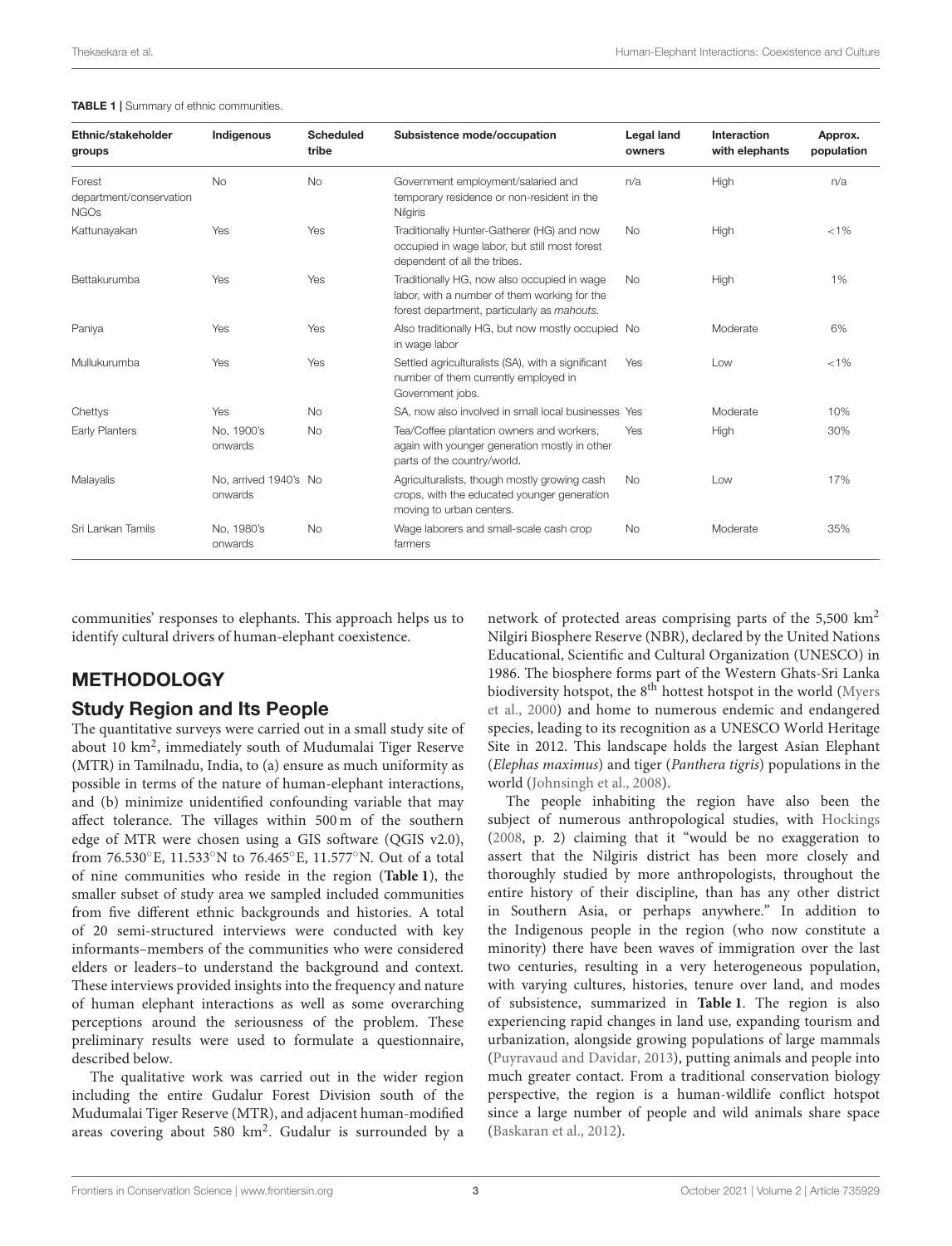The five ethno-linguistic communities<sup>[2](#page-3-0)</sup> living immediately south of MTR in the quantitative study site were–Kattunayakans, Bettakurumbas, Paniyas, Chettys and Malayalis. The remaining four communities (or in some cases "stakeholder groups," which we discuss further in the qualitative results) occupying the wider region were Sri Lankan Tamils, Early Planters, Mullukurumbas and Forest Department/Conservation NGOs (**[Table 1](#page-2-0)**). The Forest Department (supported by Conservation NGOs and wildlife conservationists), and the early planters are also key stakeholder groups, even if not an ethnic community and their perceptions of elephants were also recorded.

### Methods

The quantitative work was centered around a questionnaire to measure tolerance. To this end, first various statements about purportedly negative human-wildlife interactions were formulated based on the qualitative semi-structured interviews that explored what tolerance means in the local context or cultural perspective (or model, cf. [Kempton et al., 1996;](#page-15-16) Thornton et al., [2020\)](#page-16-13) of HWC. These statements were formulated around the ideas that (1) human and wildlife spaces should be separated, given that space was shared with animals it was inevitable that there will be (2) disruption to daily life (3) some degree of property and crop damage (4) some livestock depredation (5) Some human injury or even death, and (6) rising crop damage is because of changing crop patterns and (7) human injury or death was often on account of negligence. In the questionnaire pilot, the respondents found it difficult to answer questions on a "fine-grained" 5-point Likert scale popular in studies of this kind [\(Grenier, 1998\)](#page-15-17). Therefore, a 3-point scale was chosen. The responses to these seven questions were noted as "disagree," "can't say," or "agree," ranked−1, 0 or +1 depending on how tolerant the response was.

A range of other explanatory variables were also collected: gender, occupation, education level, income level, ethnic community, land area, types of crops and how attractive they were for wild animals, how much they used the forests, which animals were perceived as problems and frequency of interaction and conflict with these animals, and the wildlife friendliness of their mitigations measures. While the focus was on elephants, problems with other animals were also noted. Questionnaires were administered orally by the first author and two research assistants (youth who worked at local charity and had prior experience in administering questionnaire surveys) to 250 respondents spread across all the villages in the study area, with 50 respondents sampled from each of the five ethnic communities (with an attempt to alternate between male and

female respondents). The approximate village-wise distribution of households was obtained from a local NGO and the local government office. The villages in the region merged into each other resulting in an uneven spread of houses through the region. Therefore, Google Earth imagery of the region was also examined to establish the correspondence between the spatial distribution of households and the household records held by the local NGO and the government office. For the tribal communities (who live in relatively more dispersed houses) approximately every third household was sampled, while for the non-tribal communities (who live in relatively more dense settlements) approximately every 5<sup>th</sup> household was sampled. Responses then were coded into a spread sheet (Open Office version 3.2) and later analyzed using statistical software PASW (version 18, formerly called SPSS) and R (both statistical analysis software programmes). These variables are described in **[Table 2](#page-4-0)**.

Four levels of analysis were undertaken.

- (A) Consistency of Tolerances Score: Cronbach's α test was used to measure the internal consistency of the seven questions to measure tolerance (score of >= 0.8 indicates "good reliability," [\(Cronbach, 1951\)](#page-15-19). Given the limitations of this test for uni-dimensionality [\(Green et al., 1977\)](#page-15-20), factor analysis was also carried out using principal components method of analysis [\(Costello and Osborne, 2005\)](#page-15-21).
- (B) Difference Between Communities: The Kruskal Wallis H test was then carried out with the ethnic community as the grouping variable, returning ranks for each of the communities. The two tests were then carried out to determine if the difference between the communities was significant. Kruskal Wallis post hoc Multiple comparison test in R and a Mann-Whitney U test [\(Mann and Whitney, 1947\)](#page-15-22).
- (C) Building a Multivariate Model–Predictors of Tolerance: Since most of the variables that could contribute to tolerance were nominal/ordinal, they were coded in a way that would be meaningful in a quantifiable model, as described in **[Table 2](#page-4-0)**. All variables were then correlated against each other, so that similar variables could be removed.
- (D) Multivariate Regression: The model was set up with tolerance as the dependent variable, and gender, land area and occupation, income, education level, conflict proneness of crops, frequency of interaction with elephants and frequency of interaction with boars<sup>[3](#page-3-1)</sup> as independent variables. Given that all the variables were non-parametric, the categorical regression function in PASW 18 was used.

For the more extensive qualitative body of work, additional ethnographic methods were employed across the wider study region, the Gudalur forest division, including all the 9 communities or stakeholder groups (**[Table 1](#page-2-0)**). These involved, "the researcher participating. . . in people's daily lives for an

<span id="page-3-0"></span><sup>2</sup>The question of indigeneity is much debated in India, and the Government does not acknowledge that any particular groups are indigenous, and instead recognizes some people as "Scheduled Tribes" under the constitution. This is more of an administrative and political construct than an anthropological classification [\(Singh, 1986\)](#page-16-14). India's refusal to recognize indigenous people, a status denoting internationally recognized rights to natural resources and more importantly to selfdetermination is arguably based on a fear that in doing so it will encourage ethnic separatist tendencies jeopardizing the state's territorial integrity [\(Karlsson, 2003\)](#page-15-18). The more widely used term in India by the indigenous communities themselves is "Adivasi" or original inhabitant.

<span id="page-3-1"></span><sup>3</sup>Wild boar emerged as another species that caused significant damage in the questionnaire survey, and so frequency of interaction with boar was also noted and included in the quantitative analysis. However, there was little or no discussion around wild boar in the ethnographic fieldwork, with the problem being localized to the edge of the tiger reserve, and it was not further examined in this study.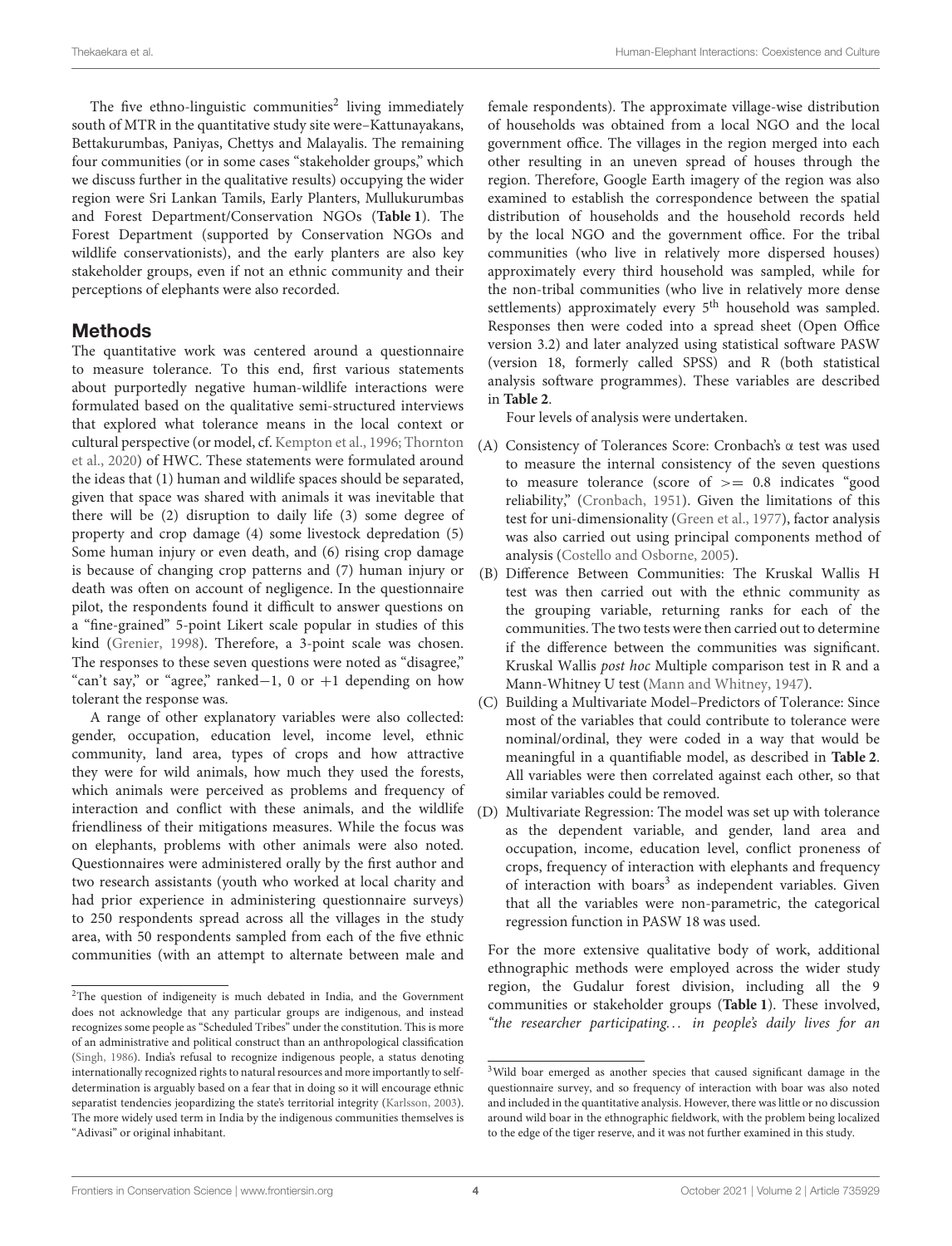<span id="page-4-0"></span>

| No. | Variable                                      | Coding                                                                                                                                |
|-----|-----------------------------------------------|---------------------------------------------------------------------------------------------------------------------------------------|
| 1   | Gender                                        | Binary; 0/1                                                                                                                           |
| 2   | Occupation                                    | Nominal; 1-4; 1- agricultural laborer, 2-Both<br>agriculturalists and laborer, 3-self-employed<br>agriculturalists, 4-non-agriculture |
| 3   | <b>Education level</b>                        | Ordinal; Ranked 1-4; 1-No formal education,<br>2-Basic literacy, 3-High School, 4-University                                          |
| 4   | Income                                        | Ordinal; Ranked 1-4; (all in INR/month, closest)<br>1-2500, 2-4000, 3-6000, 4-10000, or more                                          |
| 5   | Area of land holdings                         | Ordinal; Ranked 0-4; 0-None, 1-<1 acre,<br>2-1-5 acres, 3-5-10 acres, 4-More than 10<br>acres                                         |
| 6   | How wildlife-conflict<br>prone the crops were | Ordinal; Ranked 1-4; 1-no land,<br>2-tea/coffee/pepper, 3-tapioca/ginger/tubers,<br>4-paddy/bananas                                   |
| 7   | Use of forests                                | Ordinal; Ranked 1-4; 1 for none, 2 for firewood,<br>3 for forest produce for own consumption, 4 for<br>forest produce for sale        |
| 8   | Perceived frequency of<br>interaction         | Ordinal; Ranked 1-4; Unequally spaced classes<br>with Elephants and Wild Boar                                                         |
| 9   | Perceived frequency of<br>conflict            | Ordinal; Ranked 1-4; Unequally spaced classes<br>with Elephants and Wild Boar                                                         |
| 10  | Ethnic community                              | Ordinal; Ordered according to Kruskal Wallis<br>ranks for tolerance                                                                   |

<span id="page-4-2"></span>TABLE 3 | Summary of quantitative analysis.

| <b>Analysis</b>                                                                                                                                                                                                                       | Result                                                                                                                                                                                                                       |
|---------------------------------------------------------------------------------------------------------------------------------------------------------------------------------------------------------------------------------------|------------------------------------------------------------------------------------------------------------------------------------------------------------------------------------------------------------------------------|
| The different responses to the<br>questions on tolerance were<br>examined for uni-dimensionality and<br>internal consistency; based on which<br>they were aggregated into a single<br>score for each individual.                      | The seven questions on tolerance did<br>measure the same thing and could be<br>grouped together to create a tolerance<br>index.                                                                                              |
| Tolerance scores were then grouped<br>according to community to see if a<br>marked difference existed between<br>communities, and a check was<br>performed to determine whether the<br>differences were statistically<br>significant. | There was a marked difference<br>between different community's levels of<br>tolerance to wildlife. With Kattnayakans<br>representing the most tolerant end of<br>the scale and Malayalis representing<br>the least tolerant. |
| All variables that could contribute to<br>tolerance were then entered in to a<br>multivariate model to determine how<br>significant ethnicity was in<br>comparison with the other variables.                                          | Among all the variables ethnic<br>community was the most significant in<br>predicting tolerance.                                                                                                                             |
| The wildlife friendliness of mitigation<br>measures was then examined, and<br>effectiveness of using tolerance to<br>predict this was tested.                                                                                         | Tolerance to wildlife was not a good<br>predictor of the wildlife friendliness of<br>mitigation strategies.                                                                                                                  |

extended period of time, watching what happens, listening to what is said, and/or asking questions through informal and formal interviews" [\(Hammersley and Atkinson, 2007,](#page-15-23) p. 3), or participant observation. A large number of free flowing discussions occurred while informants were involved in everyday activities, such as harvesting tea, and often involved stopping work to watch elephants.

The majority of this fieldwork was carried out by the first author, drawing from his experience in the region over the last decade across the 360 or so hamlets and various Indigenous communities in the study region, with in-depth ethnographic fieldwork undertaken in 2015 and 2016. The participant observations were founded on an already established trusting relationship between the first author and the participants through a close interaction over a decade preceding the study.

Finally, HWC incidents were tracked through a crowd sourced elephant monitoring and reporting system (Babu and Thekaekara, [2013\)](#page-15-24) to establish correspondence between the incidents and their ethnographic narratives. Discussions were in multiple languages–Tamil, Malayalam or English. As there were no formal interviews, discussions were not recorded. Local people were also suspicious of conservationists, wildlife researchers and government officials, who often claimed they had encroached onto forest land and should be evicted; recording conversations risked further enhancing their suspicions<sup>[4](#page-4-1)</sup>. At the end of each day, notes were made in English, translating key statements from the discussions relating to humanelephant interactions. Statements relating to interactions and belief with elephants were extracted and grouped together in analysis, and used to describe the varying views across different ethnic communities.

The ethnographic literature was also used, with caution, to describe communities. Despite the large body of anthropological literature from the Nilgiris, much of the early work by nonprofessionals has proven unreliable [\(Hockings, 2008\)](#page-15-14). Even the basic classification of the people living in the Gudalur region is unclear, such that contemporary studies of ethnobiology in the Nilgiris [\(Rajan et al., 2002\)](#page-16-15) or those claiming to provide an anthropological perspective to community-based conservation [\(Anderson, 2001\)](#page-15-25) confuse different ethnic communities. We therefore relied on our fieldwork to ground truth each of the communities' specific territory, knowledge, beliefs, and practices informing interactions with elephants, and how this linked to modes of tolerance and coexistence.

### RESULTS

### Quantitative Analysis and Results

Tolerance was the key variable being probed and the following statistical analyses were undertaken (**[Table 3](#page-4-2)**).

### Consistency of Tolerance Score

The seven questions to measure tolerance passed Cronbach's α test for internal consistency with a score of 0.829, indicating that all the questions were well-correlated with each other. Factor analysis showed that all seven questions loaded significantly onto one component, the only one with an eigenvalue greater than one, indicating that all seven questions could be simplified

<span id="page-4-1"></span><sup>4</sup>For further insights into the high levels of conflict between the state and local people see the popular article: [https://www.thehindu.com/features/magazine/a](https://www.thehindu.com/features/magazine/a-fragile-coexistence/article6989721.ece)[fragile-coexistence/article6989721.ece.](https://www.thehindu.com/features/magazine/a-fragile-coexistence/article6989721.ece)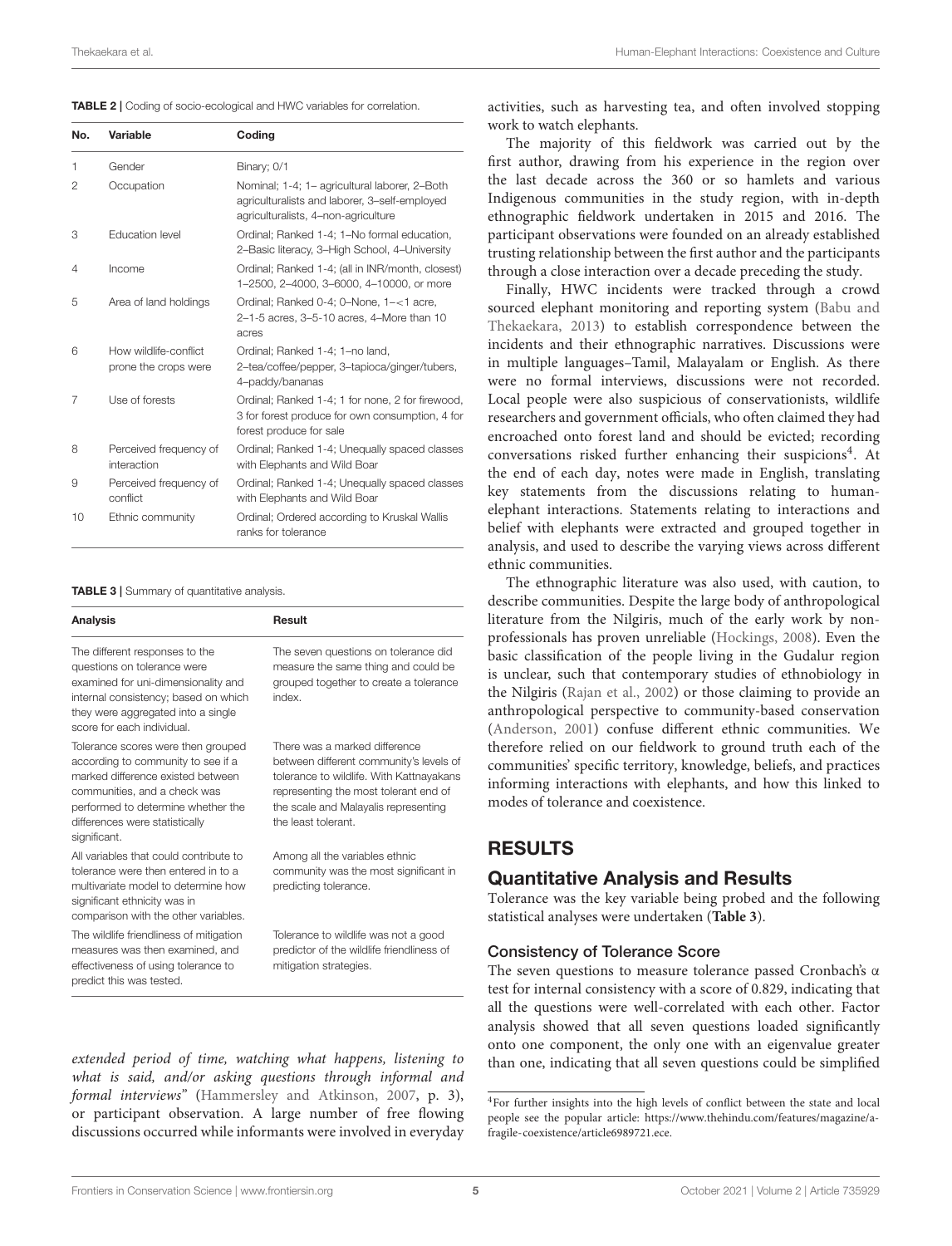

<span id="page-5-0"></span>into one factor. Mean "tolerance" score was then computed for each individual.

#### Difference Between Communities

The null hypothesis of the Kruskal Wallis H test (that there was no difference in tolerance between the different communities) was rejected, pointing to differences between the communities and returned ranks for each of the communities. The mean tolerance and standard deviation for each community was computed (**[Figure 1](#page-5-0)**). Kruskal Wallis post hoc Multiple comparison test in R showed the critical difference in ranks was 40.597 for a p-value of 0.05, and so communities 1&2 (Malayalis and Chetty), 2&3 (Chetty and Paniyas) and 3&4 (Paniyas and Bettakurumbas) were not significantly different from each other. The Mann-Whitney U test [\(Mann and Whitney, 1947\)](#page-15-22) between adjacent communities (1&2; 2&3; 3&4; 4&5) returned a  $p < 0.05$ in all cases, indicating that all the communities were significantly different from each other in terms of their tolerance to wildlife.

### Multivariate Model–Predictors of Tolerance

Frequency of interaction and frequency of conflict showed the highest correlation (0.898 for elephant and 0.856 for boar). This is likely the case because interactions tend to be best remembered when there is an anomaly or problem, so only interactions with elephant/boar were used in the model. Ethnic Community and use of forest was correlated (0.746) which was perhaps expected to some degree. Despite rapid changes in the regions and diversification in livelihoods, forest use patterns were broadly linked to ethnic identity and historical relationships with the forests; hence we removed "use of forests." Occupation and Land Area were also correlated with each other (0.676), because as land area increases people tend to work less as agricultural laborers and more as self-employed agriculturalists. Factor analysis showed they both loaded significantly on one factor, which was highly correlated (0.997) with the mean of the two, and so these two variables were combined.

### Multivariate Regression

For  $p < 0.05$ , "interaction with elephants," "interaction with boars," and "ethnic community" came out as being the only significant predictors of an individual's level of tolerance, but with ethnic community being the most relevant, with a  $\beta$ -value of 0.744.

In summary, the quantitative analysis found that (1) the seven questions probed the same underlying value of tolerance, (2) The 5 ethnic communities were all significantly different from each other in their tolerance levels, and (3) of all the variables, ethnic community was the most significant predictor of tolerance.

This was a useful starting point. However, from the perspective of investigating elements contributing to more peaceful coexistence with wildlife, it was important to understand the diversity in tolerance among peoples in the study region, and what made some more tolerant of elephants than others. This deeper engagement with the underlying values, beliefs, and practices that led to people being more tolerant was beyond the scope of a questionnaire survey, and in the next Section analyze the relationships that various communities have with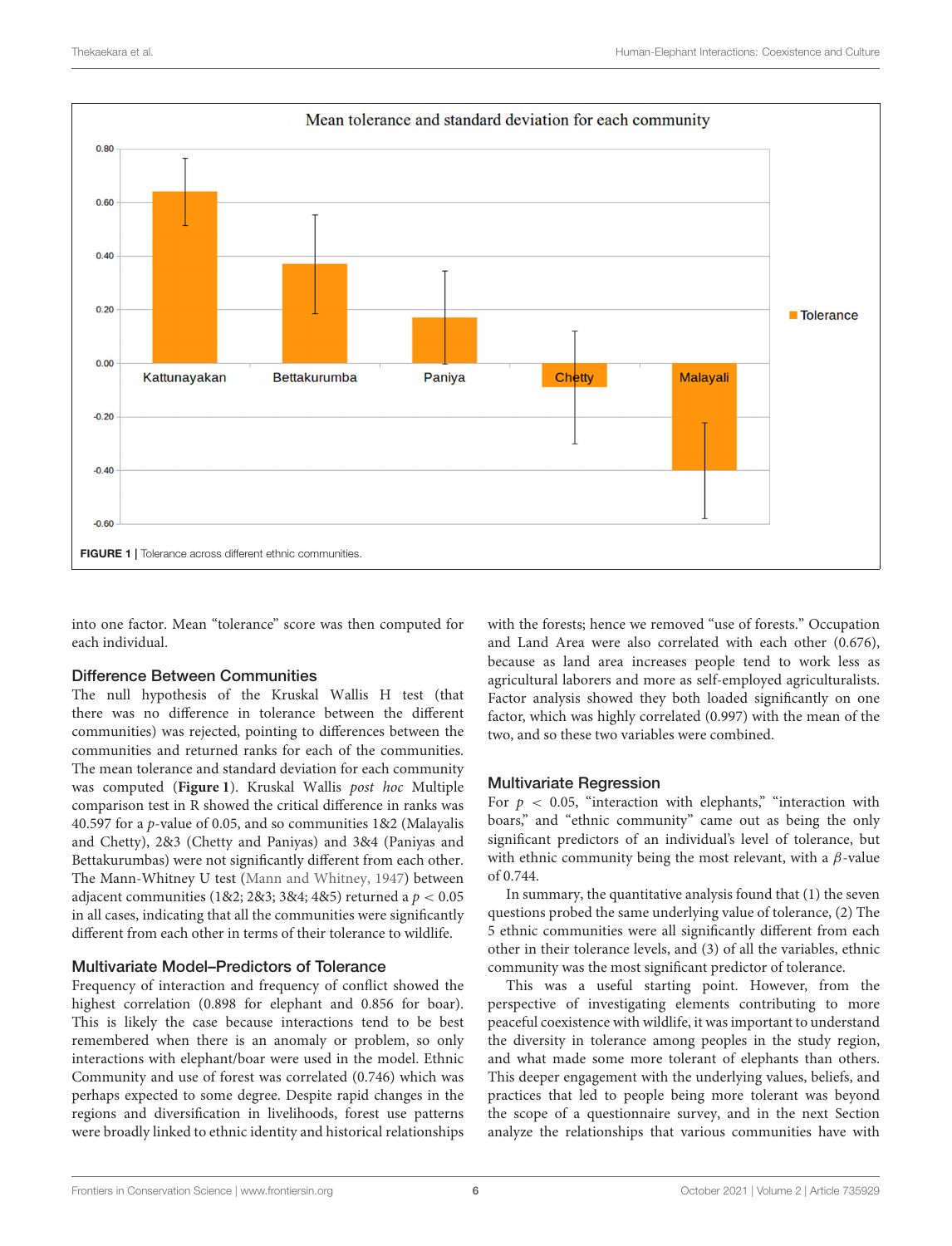elephants (and more broadly nature) in more depth based on the ethnographic methods deployed.

### Qualitative Results–The Intricacies of Tolerance Across Communities Forest Department and Conservation NGOs

Beyond resident communities, the most influential stakeholder group is the Forest Department staff, supported by a range of NGOs and wildlife activists. This is a very diverse group of actors who are not entirely similar in their views and perceptions of elephants, but there remain some broad similarities, where they supposedly represent the voice of the elephants. While comparatively small in number, they set the conservation narrative and policy agenda around elephants. This stakeholder group overlaps with some of the other local communities, where a few individuals are employed as temporary field staff. However, for most local staff, their perceptions of elephants tend to align more with their ethnic identity. Our descriptions of this stakeholder group's beliefs around elephants therefore, does not include the few local inhabitant's views on elephants, and is more representative of the permanent forest department staff, who are periodically transferred to different divisions, and are invariably not long-term local residents.

The Nilgiris has a very large number of registered trusts and societies, the majority of them relating to wildlife and environmental conservation. Yet these NGOs and wildlife activists have little or no real interaction with elephants on the ground. The Nilgiri Wildlife and Environmental Association (NWEA) is an interesting example, being the oldest conservation organization in India. It was established as the Nilgiri Game Association in 1877 by elite Colonial hunters who pushed for the enactment of the Nilgiri Game and Fish Preservation Act in 1879, arguably the first conservation legislation in the country, aimed at controlled hunting. Today the NWEA consists of about 900 members with the highest-ranking government officials all enrolled as ex-officio members. They are able to exert significant pressure in the policy space. Almost every local or national news article on "Human-Elephant Conflict" (HEC) quotes one of the local conservation groups as the expert opinion.

This stakeholder group also engages in judicial activism with significant repercussions on the human-elephant shared space. They have pushed through the establishment of an elephant corridor, which could potentially displace thousands of people, even those with title to their land [\(Shaji, 2021\)](#page-16-16). They succeeded in banning all night traffic on highways coming through wildlife reserves in the region (triggering significant backlash from local people) [\(Krishnakumar, 2018\)](#page-15-26), prevented the establishment of an international scientific observatory [\(Jayaraman, 2009\)](#page-15-27), and stopped the construction of a railway line through the forests. Their overall goals, while not entirely uniform, converge on some basic issues concerning the "saving" of elephants, which resonate with more global conservation narratives of elephants as endemic, flagship, keystone and umbrella species in the ecosystem. In contrast, they consider most people in the region as encroachers who have taken over forest lands for agriculture and reduced elephant habitat. They see this conversion of forest land

into agriculture as the root cause of HEC. In regular encounters between people and elephants, even in cases of people getting accidentally killed, they believe it is the people's behavior toward elephants that is the problem (see [Taghioff and Menon, 2010;](#page-16-17) [Thekaekara, 2010](#page-16-18) for more discussion on the local politics of conservation). While biologists often focus on the survival of the species as a whole and are not averse to the culling "problem" individuals in a particular locale, for this group the rights of individual elephants throughout the region are also important, and thus they invariably oppose the capturing or killing of any elephants.

### Kattunayakans

Kattunayakans are the most forest dependent of all the communities, as is described by their name: Kattu (forest) Nayakans (rulers). The majority are landless and engage in wage labor with local land owners and the forest department to supplement their hunting and gathering of wild foods and forest produce for consumption and sale.

Kattunayakans (Nayaka) have been the focus of ethnographies by [Bird-David \(1990,](#page-15-28) [1992,](#page-15-29) [1996,](#page-15-30) [1999,](#page-15-31) [2006\)](#page-15-32), detailing anthropological perspectives on their unique world view, especially their ontological understanding of elephants as "otherthan-human persons" (cf. [Hallowell, 1960\)](#page-15-33).

"Nayaka described some elephants as 'devaru'[5](#page-6-0) . They did not apply this word to all the elephants...because of their assumed, shared, inert 'elephantness'. Rather, Nayaka used the word for specific elephants, in particular situations...characterized by immediacy not just in the physical sense of close distance, but in a social-phenomenological one" [\(Naveh and Bird-David, 2014,](#page-16-19) p. 60).

This ontology is further elaborated with examples; an elephant that carefully walks between houses without damaging them and being respectful toward people, or one which walks past a person and "looked straight into his eyes" and "communicate with him non-verbally" is aana-devaru (elephant-person), but an elephant that damages houses, behaves unpredictably, or where there is no mutual engagement, is just an ordinary aana (elephant) [\(Bird-David and Naveh, 2008,](#page-15-34) p. 60). Such classifications reveal variations in tolerance and divergent dispositions toward coadaptation and coexistence within elephant populations.

Kattunayakans often talk to elephants, particularly the "devaru" elephants that they relate to, as other-than-human persons. As [Bird-David and Naveh](#page-15-34) [\(2008,](#page-15-34) p. 63) relate:

"One October night in 2003, elephants entered KK [the village]; they trampled one of the huts, walked through the wetland paddies, and started to eat banana plants. While doing so, they also emitted loud bellows that were heard all over the village. One man went to about eight meters from where the elephants were standing, a distance that, should the need have arisen, would still have enabled him to run away. From there he approached the

<span id="page-6-0"></span><sup>5</sup>While literally translating to 'god', the phrase is more nuanced in the Kattunayakan context, relating to their animistic relationship with elephants and other 'other-than-human persons', rather than the better known Hindu Ganesha the elephant deity.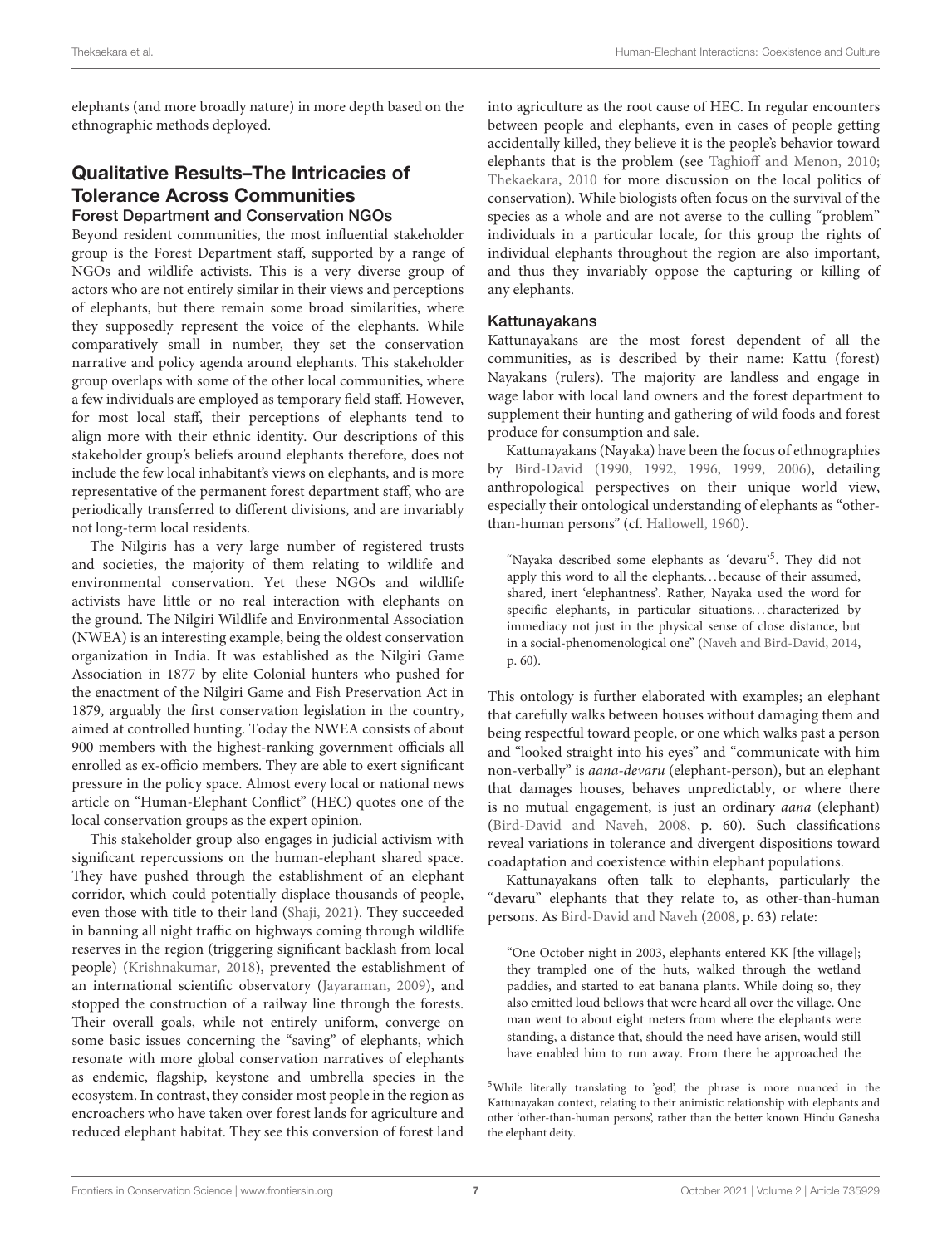elephants boldly. In a typical blaming tone he said:

"Seri [in this sense 'ok'], if you want to eat, you silently eat and go. We have children here!"

The elephants, then, stopped bellowing, and a few minutes later went away, out of the village."

"When a Nayaka finds himself in front of an elephant, he prefers to stand still and, as calmly as possible, to address the elephant in a persuasive tone of voice (characterized both by the tone and by the substance):

"I am not coming to disturb you, or to do any harm to you."

The most frequently used rhetoric in such cases stresses what is common to both sides of the encounter:

You are living in the forest, I am also living in the forest; you come to eat here, I am coming to take roots (fruits, fire wood, etc.). . . I am not coming to do any harm to you" (2008, p. 63–64).

One village is particularly well-known in the region for having very low conflict with elephants, as explained by a resident:

"We have no problem with these elephants. We know them, and they know us. Every year we do *pooja*<sup>[6](#page-7-0)</sup> for *Aane devaru* and ask them not to disturb our village. They listen to us. They don't come and trouble us here even though there are lots of jack fruit trees, but all the other people in this whole area have lot of problems with elephants" (Therpakolly, October, 2011)<sup>[7](#page-7-1)</sup>.

Agriculture is now wide-spread, and some of the Kattunayakans who are in possession of land also grow crops, in part to prove their occupation of the land. In terms of crop choices, they have all chosen tea or coffee rather than bananas, which are much more lucrative. When questioned about this choice, the immediate answer was "because elephants will eat them [bananas] of course" (Therpakolly, July, August, 2010). Coexistence with elephants thus remains a priority for Kattunayakans despite changes in their mode of subsistence.

#### Bettakurumbas

There is almost no contemporary literature on the Bettakurumbas, where older literature suggests that they represents remnant populations from the Pallava Dynasty, after its fall during the 7th and 8th century CE. Their relationship with nature stems from their long isolation in the hills [\(Thurston and Rangachari, 1909\)](#page-16-20).

In their own oral history however, they identify as forest people. Narratives of capturing and taming wild elephants are vibrant in their stories, and they claim that Maharajas depended on them for keddah<sup>[8](#page-7-2)</sup> operations, with British and Indian forest departments continuing this tradition. This is referenced in the early Western literature:

"The Betta Kurumbas are, I am told, excellent elephant mahauts (handlers), and very useful at keddah (elephant-catching) operations" [\(Thurston and Rangachari, 1909,](#page-16-20) p. 162).

"I have heard of a clever Kurumba, who caught an elephant by growing pumpkins and vegetable marrow, for which elephants have a partiality, over a pit on the outskirts of his field" (1909:163).

Even today, one of the main occupations in the community is looking after the captive elephants as mahouts (elephant handlers), and working for the forest department in the in the neighboring PA. An excerpt from discussions with some mahouts brings out a version of elephant capture rather different from the keddah operations:

"In the old days there was no fuss like there is now to capture elephants; hundreds of people and shooting the elephants with sleeping medicine and all that.

On the correct day, the elders in the village will do all the required poojas for the spirit. Then some selected men will go into the forests, to a particular area that the spirits tell us where to find the elephants. When they see the herd they go up to them and ask some elephants to come and join us to work for the Kings. Some particular elephants would separate out from the herd and give themselves up to be caught. On their own they would come out and enter the kraal for training (Thepakadu, September, 2009).

They pride themselves in not using the ankush or bull hook to control elephants, and talk about the mutual relationship between them and elephants, highlighted by story of Bhama, who chased away a leopard that attacked her mahout, and carried him back 3 km to the camp and saved him life, as he was critically injured and unconscious<sup>[9](#page-7-3)</sup>.

Bettakurumbas' abilities to communicate with and gain cooperation from wild elephants finds mention in the 1908 Gazetteer of the Nilgiris:"Stories are told of how they can summon wild elephants at will" [\(Francis, 1908,](#page-15-35) p. 156). This reflects their animistic ideas about elephants as coexistent other-than-human persons capable of mutual respect and cooperation.

#### Paniyas

The Paniyas are the largest tribe in the region. The name translates into "worker" (Paniyan) in Malayalam, and records from as early as the 8th century CE suggest that the Paniyas were an enslaved community [\(Aiyappan, 1992\)](#page-15-36). The traditional slavery evolved into a system of indentured labor under the Chettys, which appears to have persisted until 1976 [\(Kulirani, 2003\)](#page-15-37).

Given this long history of subjugation and marginalization, there is confusion around their basic hunter-gatherer vs. settledagriculture mode of subsistence, but the early literature records that "women and children may be seen digging up jungle roots, or gathering pot-herbs for food" [\(Thurston and Rangachari, 1909](#page-16-20) Vol. 6:59). Their engagement with the modern cash economy remains similar to the traditional immediate returns [\(Woodburn,](#page-16-21)

<span id="page-7-0"></span> ${}^{6}$ For this hunter-gatherer community a pooja is a ritual to connect and communicate with animistic spirits and other-than-human persons, where at times gifts of fruits or even alcohol are offered. This is distinct yet increasingly more influenced by the mainstream pooja in Hinduism, which is a worship ritual performed to offer devotional homage and prayer to deities.

<span id="page-7-1"></span><sup>&</sup>lt;sup>7</sup>All quotes in this paper are from key informant discussions, with the place and date mentioned at each instance.

<span id="page-7-2"></span><sup>&</sup>lt;sup>8</sup>A method of capturing elephants where an entire herd is driven into a specially constructed stockade or 'keddah', followed by mahouts entering the keddah on tame elephants and lassoing and separating out the elephants for individual training.

<span id="page-7-3"></span><sup>9</sup>News article: [http://www.thehindu.com/2000/01/23/stories/13231087.htm.](http://www.thehindu.com/2000/01/23/stories/13231087.htm)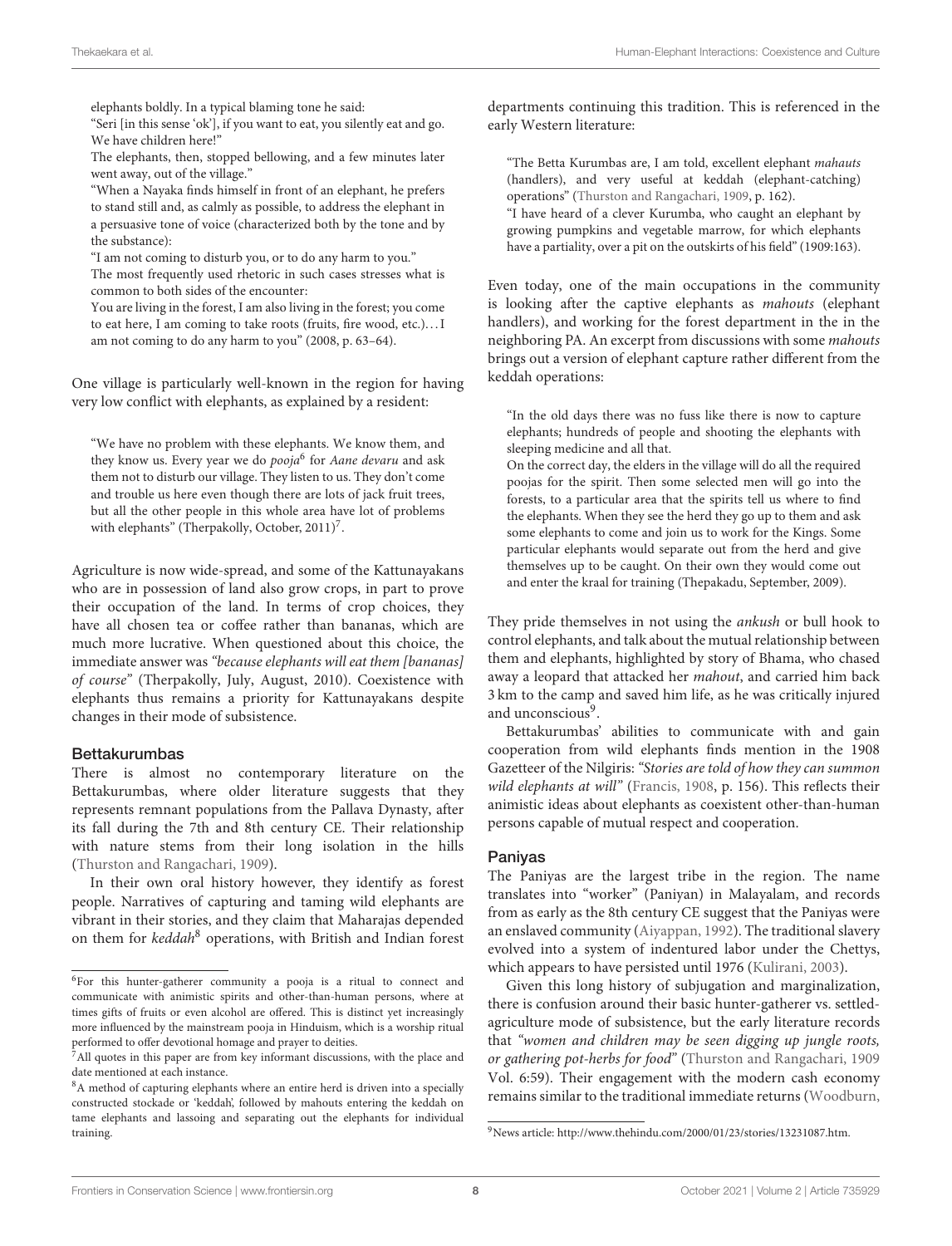[1982\)](#page-16-21) of the food gathering economy, where they see agricultural labor as a form of wage gathering which allows them to purchase food for their families in the immediate term rather to be banked individually [\(Kulirani, 2003\)](#page-15-37).

Given this background, there are limited interactions with elephants compared to the Kattunayakans and Bettakurumbas, but within these interactions there is some degree of tolerance of elephants, as the following examples illustrate.

An old Paniya man had been killed by an elephant, while on the way back from a tea estate where he worked. In a discussion with his daughter:

"What can be done? Nothing can be done. He has gone. What can we say about the elephant? It was going one way on the road and he was coming the other way. He got killed. It did not come after him to kill him. Such things happen. If they give compensation good, otherwise what can be done? Nothing" (Gudalur, December, 2007).

This attitude–an acceptance coexistence with occasional conflict, particularly through accidental encounters with elephants–was relatively widespread among many of the communities. While this could be on account of an element of powerlessness in terms of the laws that prohibit killing elephants, there is no oral or written history of these indigenous communities killing elephants.

Many years later, in discussion with the same person about elephants in the region:

"Elephants are coming back everywhere! Growing up as a child we used to happily play around the village till late night. Even my grandparents don't remember a time when there were elephants in our village. Now no one steps out after dark, almost every day there are elephants around. Even the dogs have to be kept inside the houses. Everyone is scared, it's not like before. . .

Nothing can be done. They said they will put a fence around the village, but it will break and elephants will come. We have to be careful now, that's all" (Gudalur, March, 2016).

### Mullukurumbas

Unlike the other three communities, the Mullukurumbas are settled agriculturalists and the only tribal community in the region to have title for their land, granted in colonial times. They also consider themselves superior to some of the other tribal communities; "Among the natives of the village, the Mullukurumbas are next to the Chettys socially and ritually, while the Urali Kurumbas [Bettakurumbas], Kattu Naickens and Paniyans follow in the descending order" [\(Misra, 1971,](#page-16-22) p. 31). They are more integrated into mainstream society, and Misra notes that in 1971 it was already three or four decades since the forests around them had been changed to plantations, affording very limited interactions with wildlife (elephants). Still, we include them in this discussion, since elephant ranges are expanding, and more Mullukurumba villages are beginning to interact with elephants regularly. Also, a large number of the temporary field staff of the forest department, employed to chase elephants are from this tribe. One interesting interaction that highlights Mullukurumba's beliefs about elephants:

"...On the way back we decided to come through Ayankolly road. . . When we reached Amko factory, there was Makana [wild, tuskless male elephant] standing. And two staff were there... they were talking to the Ganesan elephant telling him to go into the forests quietly and not to stand in the middle of town, otherwise lots of people will come and it will be a big problem for him. Subramani ettan told me that this animal can understand whatever we speak to him" (Cherambadi,  $10^{th}$  May, 2016).

This practice reflects the notion of appealing to the elephant as a manifestation of the Hindu god Ganesh in order to maintain peaceful coexistence.

### **Chettys**

"Chettys" (also spelt Chettis) are a well-known merchant community across South India, but the Chettys of the Nilgiris are not connected to this larger community, and very little has been written about then in colonial literature. Bird-David says they "probably gradually emigrated from surrounding areas throughout preceding centuries and encroached on land in the Nilgiri-Wynaad" (1994:341), but for most local people, the Chettys are considered indigenous, with no marked point of immigration into the region. They have long been settled-agriculturalists, traditionally growing a range of millets and grains, but now focused on paddy cultivation in low lying areas [\(Krishnan, 2009\)](#page-15-38) and a range of cash crop vegetables. Although they have lived and continue to live in close proximity to the forests, they do not have a history of dependence on forest produce.

An emblematic response to how they see the future with elephants in the region is as follows:

"Growing paddy is very difficult. We have always had problems with elephants. In the old days there was no other choice, we needed the rice to eat. We had various bell systems to warn us when elephants came. Then we would all get together and beat drums and chase them away. Now people can't take that much trouble. If the elephants come and start eating the paddy no one comes to help. Children will not want this hard lifestyle. Once they go to school and college they will not come back to this. They will get good jobs and move to other places."

"In the long term we will have to do something about elephants. Once my son grows up he may want to buy a motorbike. Then we will need a road here and that won't be good for the animals. And it's dangerous as well, people on bikes get killed by elephants quite often we hear" (Muduguli, June, 2009).

Of the 1000 or so Chetty families currently in the region, over 600 families live within what is now the Mudumalai Tiger Reserve, and have been fighting to be relocated out of the forests since the 1980's, even getting the High Court to instruct the Government to relocate them. From the quote above, it is evident that they do not see a future linked to agriculture, particularly when it is further strained by wild animals feeding on their crops. Coexistence in their case may mean adapting to other modes of subsistence and conflict avoidance. With their long shared history of living with elephants they are not particularly antagonistic toward elephants and believe negative interactions are inevitable, but at the same time do not appear to have significant animistic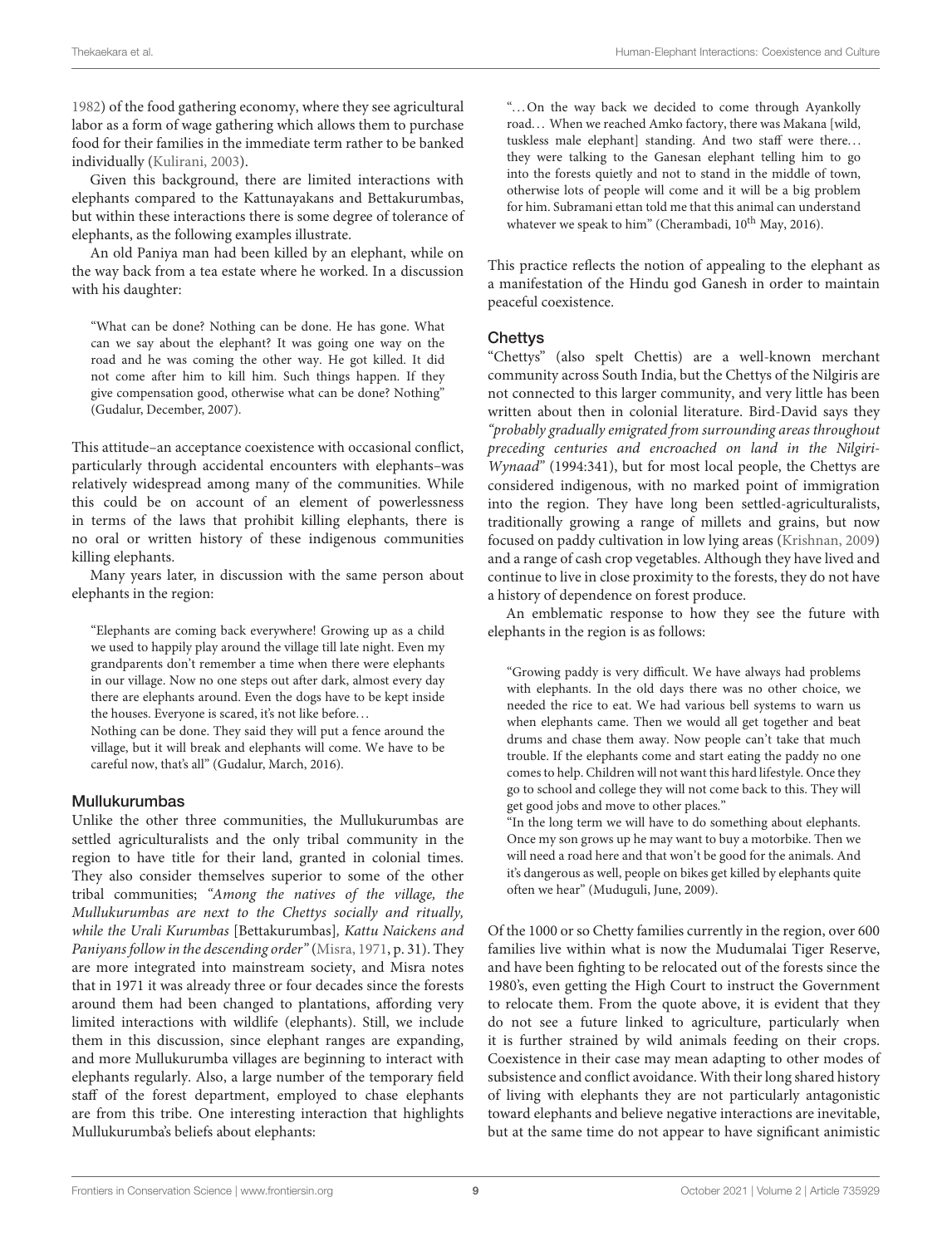beliefs or interactions with individual elephants as other-thanhuman persons that may have especially facilitated tolerance and coexistence in the past.

#### Early Planters

The five ethnic communities described above now form less than about 20% of the population, with various waves of migration over the years. The first migration of early planters began in the mid-1800's, and carried on till the mid-1900's. This stakeholder group does not constitute a single ethno-linguistic group, with their only common factor being the fact that they were the first immigrants into the region, and are further divided by class– small estate owners or local elites and estate workers. The local elites form a peer group in the Nilgiris and interact regularly through social clubs, where English is the common language of communication.

Despite wielding significant power locally, the unstable nature of global commodities like tea and coffee has produced for them a fragile and ambiguous financial status. The majority of the younger generation is moving out of the region to urban centers in India and other parts of the world, with their family estates turning largely into holiday homes. Given that elephants do not eat tea or coffee, there is no immediate threat posed by elephants to this group and their livelihood. Their relative affluence rarely puts them into direct and life-threatening contact with elephants, making them more tolerant to the animals on their land:

"I keep our gate locked during the day to keep unwanted people out. But I leave it open at night, to allow the elephants to move in and out, without having to knock the gate down!. The herd comes right up to the veranda. Last week, there were seven of them, they ate up all the flowers, but didn't do any other damage. They are actually very peaceful animals if you don't trouble them"- (a small estate owner, January 2011).

"We do have considerable damage from elephants on the whole, but actually we are quite proud of it. Whenever relatives and friends come over, we walk them through our estate and show them all the signs of where the elephants have been and what they have done. It's all part of this estate life"- (another small estate owner, January 2011).

While they do not appear to hold animistic beliefs about elephants, there is some idea of individuality and an attempt to rationalize bad behavior by particular elephants:

"It was horrible... They just completely destroyed everything.... Really rowdy elephants, we have never seen anything like this in the last 30 years. We are convinced they came from Kerala. Just the same as all these young rowdy tourist boys now come on motorcycles you know" (Silver Springs Estate, February 2016).

In this first wave of migration into the region, there are also workers on these same estates. Our interactions with these groups of people are somewhat limited, since the majority of them live in labor lines $^{10}$  $^{10}$  $^{10}$ , situated inside privately owned estates without public access. They are clearly much more exposed and thus

<span id="page-9-0"></span> $^{10}\mathrm{Terraced}$  dwellings constructed for plantations workers.

vulnerable to being in dangerous situations with elephants. Yet, overall, their attitude and perception of elephants is similar.

. . . elephants have always been here, but now both the elephants and the people are increasing. Before we used to not see them much, they used to come and go in the night once in a way, but now we see elephants almost every other day. But what to do? We can't chase them anywhere. This is also the elephant's home. Neither us nor them can go back to our native places. This is our home now" (Kapikadu Village, February 2016).

There is a sense that elephant numbers and range are increasing and there is likely to be more conflict in years to come. But there is also a sense of inevitability and tolerance–neither the elephants nor the people can be displaced from the region, and there is no option but to try and coexist peacefully.

#### Malayalis

The Malayali settlers from the neighboring state of Kerala are perhaps now socially and politically the most vociferous community in the region, occupying most of the elected positions in the local self-government. There has historically been significant conflict between the Malayalis and the indigenous communities, primarily over land; "The Christian immigrants here are keen to possess land in and around the village. Hence they liberally lend money to the native population if the latter mortgages their land" [\(Misra, 1971,](#page-16-22) p. 32). An NGO in the region also highlights this: "ACCORD (Action for Community Organization, Rehabilitation and Development) was born in November 1985 out of the realization that the Adivasis of the Gudalur Valley were being cheated and exploited... We started with the central belief that Adivasis had to retrieve the ancestral lands taken away from them by force and deceit"<sup>[11](#page-9-1)</sup>.

Having little traditional experience with forests or wildlife, or a tradition of sharing space with elephants, they find it hard to deal with elephants:

"We urgently need better protection from the elephants. The forest department is not doing anything to help us. A poor family invests all their savings, taking loans against their gold to plant a few acres of bananas, and in just one night their whole life is destroyed by elephants. We don't even get compensation from the Government since we don't have patta<sup>[12](#page-9-2)</sup> for the land. We have had many protests demanding that proper trenches and electric fences are built to keep the elephants inside the forests, but no one is listening."

"Elephant are routinely coming into all the areas in our panchayat (local self-government), even near the town. We have sent petitions to the Collector, Mudumalai Field Director and all officials. Still no action is taken. So last month we organized a protest outside our panchayat office, with full participation from all the local people..." (Local Government Meetings, Gudalur, June 2013).

<span id="page-9-1"></span><sup>11</sup>[http://adivasi.net/history.php.](http://adivasi.net/history.php)

<span id="page-9-2"></span><sup>&</sup>lt;sup>12</sup>Patta refers to a legal title deed for the land. Many of the immigrants do not have this, with contested land rights being a key part of the problem.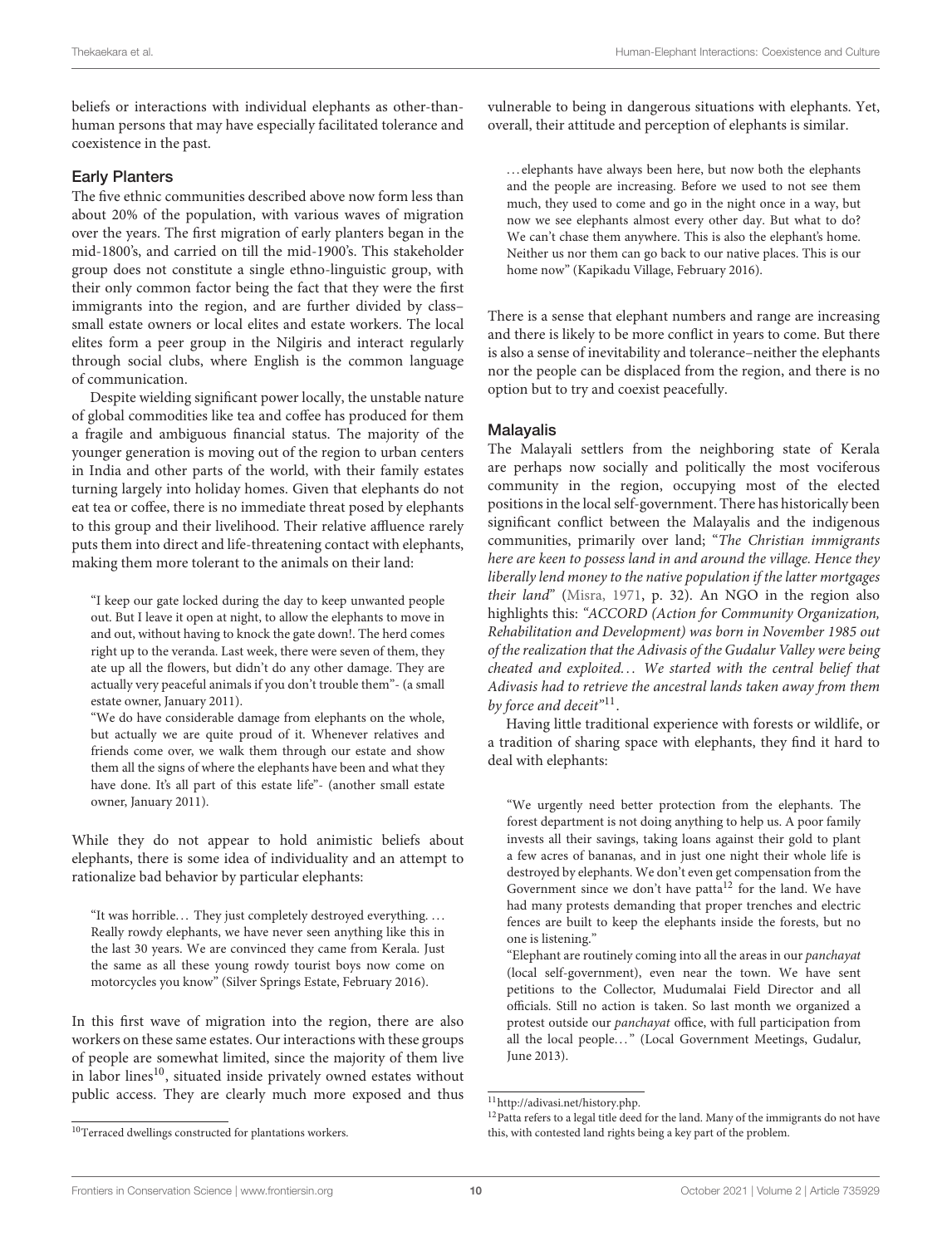Overall, this community has the most trouble living with elephants, and they are perhaps the only ethnic community which, on the whole, does not see sharing space with elephants as a viable option now or in the future.

#### Sri Lankan Tamils

The Sri Lankan Tamil repatriates are the final migrant community to enter the region, and were subjected to the largest organized yet turbulent migrations in the 20<sup>th</sup> century. The Colonial era companies took a large number of Tamilian laborers from India to Northern Sri Lanka in the late 19<sup>th</sup> and early 20<sup>th</sup> centuries to work on tea plantations, but at the time of Sri Lankan independence these communities, then at about 500 thousand people, were denied citizenship. After numerous diplomatic discussions they were allowed to come back, and about 250,000 people were moved to India between 1967 and 1987 [\(Bass,](#page-15-39)  $(2013)^{13}$  $(2013)^{13}$  $(2013)^{13}$  $(2013)^{13}$  $(2013)^{13}$ . The majority of the repatriates who stayed in India were settled in the Nilgiris, where the Government converted large tracts of forests into tea plantations to employ them, with a number of them subsequently squatting on government land.

Given that historically they had little or no interaction with elephants, Sri Lankan Tamils find it particularly hard to cope, and also get no compensation from the state for losses in elephant encounters, as they do not possess title for their land. As one pleaded:

"You have to help us somehow. We live in constant fear. Elephants never used to be here before, but in the last few years they are always here. They come at night and break down houses. We can't go out to the toilet in the morning without fearing for our lives. We can't come back to our houses from the bus stand if it gets later than six in the evening. More and more people are getting killed every year. Either the government should give us land somewhere else or they should chase all these elephants back to Mudumalai"- (O'Valley region, October 2013).

While this fear of elephant was the dominant sentiment, a most positive sentiment also was articulated: ". . . I have been here for over 30 years–more than most of the other people. Things have changed a lot and the problems have increased. The number of people has increased a lot, and the elephants are not afraid as much now, and boldly walk on roads, drink water from the panchyat tanks etc... Elephants have always been here, and they will always be here. People will learn to adjust. This chasing them into Mudumalai is foolish, everyone knows it cannot be done" (O'Valley region, October 2013).

The majority of this Tamil community is also Hindu, worshiping Ganesha, the elephant headed deity, and as one informant noted, damage by elephants is understood in terms of divine retribution:

"The people must have done something wrong in their lives and God is punishing them. There is no other explanation" (Deivamalai Village, January 2016).

# DISCUSSION: CATEGORIZING THE HUMAN DIVERSITY

The quantitative analysis points to the cultural variable of ethnic community as the key predictor of tolerance. While generalizing about an entire community's interactions with elephants is arguably problematic, from a policy or management perspective, some generalization or grouping is inevitable, and we argue that ethnic community is the most meaningful way of doing this. From the qualitative methods, we have outlined each ethnic community's history in relation to the landscape, their current occupations and modes of subsistence, and finally to elephants themselves in terms of knowledge, beliefs, and practices.

From this analysis, there are three main cultural-ecological variables that correlate with enabling tolerance and the sharing of space with elephants for a more peaceful coexistence: (1) Elephant ontologies, or what each community thinks an elephant is within their collective lifeworld, (2) a community's specific modes of subsistence and agricultural crops, and (3) the shared ethnic history of living with elephants. The diversity that arises amongst these three dimensions in combination is more difficult to classify or cluster neatly, and any simplistic grouping of peoples is fraught with generalization, essentialization, and subjectivity. Nevertheless the correlations are significant, and our analysis below suggests these underlying cultural-ecological factors coalesce in a tolerance that enables people and elephants to coexist more peacefully. Therefore, it may be a useful heuristic approach to understanding the unity and diversity of human-elephant interactions in the region, if not more widely [\(Thekaekara and Thornton, 2016\)](#page-16-23). It is important to note that these results represent a temporal snapshot of beliefs and perceptions, and attitudes toward coexistence with elephants may change with on-going interactions and demographic conditions among and between different ethnic communities or stakeholder groups and elephants over time. Some individuals may also oscillate between positive and negative perceptions about elephants [\(Thekaekara, 2018\)](#page-16-24).

### Ontology–What Is an Elephant

First, concerning the characterization of elephants, or the varied elephant ontologies - how are they conceived and their interactions with people explained? There appear to be four broad conceptualizations that emerge, where people understand elephants as (1) Other-than-human persons, (2) Gods, (3) Victims, and (4) Wild/unpredictable animals, which we briefly describe below.

First is the indigenous idea of other-than-human persons, where some individual elephants are accorded some form of person-hood, capable of mutual respect, communication and even relationships with humans, that was prevalent among the Kattunayakans, Bettakurumbas and to a lesser extent the Paniyas. This conceptualization of elephants allows for accepting varying behavior in elephants based on individuality, personality and agency. Elephants are expected to behave in accordance with human values and morality, and elephants that have been wronged are expected to be angry or sad and behave unpredictably (where even killing of a person is not seen

<span id="page-10-0"></span><sup>&</sup>lt;sup>13</sup>The conflict peaked around 1980, with a brutal anti Tamil pogroms in Sri Lanka where thousands of Tamils were killed, leading to a war that lasted decades with about 70,000 people killed over the years- [http://news.bbc.co.uk/1/hi/world/](http://news.bbc.co.uk/1/hi/world/south_asia/7521197.stm) [south\\_asia/7521197.stm.](http://news.bbc.co.uk/1/hi/world/south_asia/7521197.stm)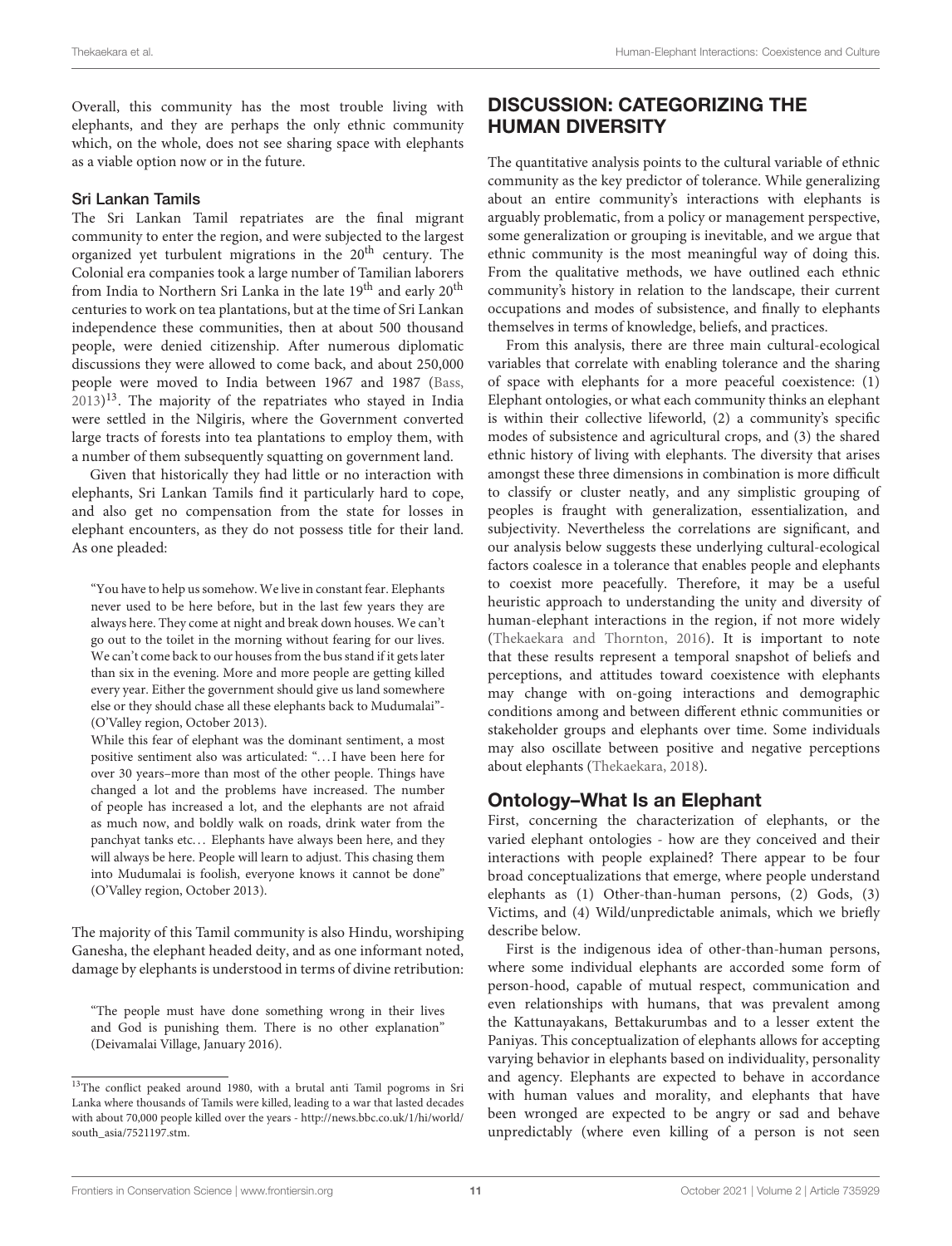as unusual), but aberrant individuals who behave badly with no (perceived) provocation are liable for punishment. This understanding of elephants is perhaps the most conducive to sharing of space for a more peaceful coexistence.

Second is the idea of elephants as Ganesha or Ganapati, one of the best known and most worshiped deities of the Hindu pantheon, which is prevalent among all the communities except the hunter-gatherers, Christian or Muslim Malayalis, and Forest Department/Wildlife NGOs. Attributing divine status to elephants almost automatically implies certain reverence and tolerance. Negative encounters between people and elephants are rationalized in terms of divine retribution, and there is a certain acceptance of that moral ecology. While this appears to be ideal for tolerance and a sharing of space, we rank it below the other-than-human idea of elephants, as this divine reverence does not allow for individuality in elephants. Even with continuous exposure to violence from elephants, there is no room to adjudicate these negative interactions, and assign responsibility to both humans and elephants, since the latter is considered divine. This can lead to a complete breakdown in the human-elephant relationship, and elephants can then quickly become demons. While we did not encounter direct references to this in our fieldwork, we did find a deep antagonism toward elephants in some people, particularly the Sri Lankan Tamils, despite their worship of elephants. This duality exists in Hindu mythology; Gajasura is the elephant demon, and Gajasurasamhara, an avatar of Shiva, is the "slayer of the elephant demon," who appears in Pallava and Chola art and iconography from over a thousand years ago, portrayed dancing on an elephant's head [\(Peterson, 1991\)](#page-16-25).

The third is the idea of elephants being victims. This is very prevalent among the Wildlife People group in particular— -i.e., the notion that humans are expanding into and destroying elephant habitat, and forcing them into contact with people. The Kattunayakans also share this view to a lesser degree, where they see both themselves and elephants losing out on account of the large migration of people into the region. With this approach there is again limited scope to accommodate individuality, personality or agency in elephants. The underlying assumption is that elephants are passive victims not in control of their circumstances, who interact with people only because they have been forced to do so. This idea is arguably the basis of the global narrative around conservation, but, ironically, it is not shared by most of the communities living with elephants. In fact, while there has been a significant reduction of natural cover over the last century, with immigration and growing human population into the region, elephants also have been expanding their range over the last few decades [\(MoEFCC, 2017\)](#page-16-26).

And finally, is the idea of elephants as wild and unpredictable animals. This stems from an anthropocentric view of the world, arguably rooted in the Judeo-Christian ideology where man was created in the image of God, to "rule over the fish in the sea and the birds in the sky, over the livestock and all the wild animals, and over all the creatures that move along the ground" [\(Genesis, 1975](#page-15-40) 1:26). [White \(1967\)](#page-16-27) argued that this ideology of dominion was a root cause of the current ecological crisis. This could also be rooted in a more secular utilitarian or materialist worldview, where much of the natural world in seen as a resource base. This orientation does not allow for elephants (or any species) and humans to be ontological equals, and typically (St. Francis notwithstanding) there is no moral obligation to behave well or coexist tolerantly with animals, and killing elephants is acceptable. A version of this also exists in biology, where "unruly" animal behavior is explained more in terms instinct and stimulus from their immediate environment rather than more contingent, complex processes of culturally-mediated experience and cognition [\(Masson and McCarthy, 1996\)](#page-15-41).

How these views manifest across different communities is shown in **[Table 4](#page-12-0)**. It is evident that many of the communities ascribe to multiple conceptualizations of the elephant. While all of these different ideas around "what is an elephant?" are important, from the perspective of sharing space with elephants the most relevant is the hunter-gatherer's other-than-human ontology of elephants, which allows for significant mutual accommodation and variation in the behavior of both elephants (as non-human persons) and people. This worldview makes them the most tolerant, both from the quantitative regression model and from the qualitative analysis of interactions with elephants.

# Modes of Subsistence or Agricultural Crop Types

Another important factor that mediates human elephant interaction and coexistence is the type of land use and this is very relevant in shared spaces where the people are hunter-gatherers, small scale agriculturalists, agricultural laborers, plantation owners, to traders or small business owners, with agriculture also varying between food crops like rice, bananas or vegetables which elephants eat, and plantations crops like tea and coffee which elephants do not eat. From the "competition over space and resources" [\(Pimm et al., 1995\)](#page-16-2) understanding of HEC, it would appear that conflict could be grouped into three distinct categories with decreasing intensity of conflict with elephants – (1) No crops, (2) inedible (for elephants) crops, and (3) edible crops. Not interacting with elephants at all would imply no conflict at all, but all the communities in the region do interact with elephants in some ways.

No crops - the Wildlife People, most of the Sri Lankan Tamils, laborers from the early planters, the Paniyas and some of the Kattunayakans and Bettakurumbas, all do not own significant areas of land or grow any crops themselves. This may minimize their negative interactions with elephants and engender less negative attitudes about sharing space.

Inedible crops - the early planter who grew tea and coffee, which elephants do not consume and may therefore not facilitate significant negative interactions between elephants and people. Some of the Kattunayakans, Bettakurumbas, and Mullukurumbas who have land have taken to planting tea and coffee over the last decade, partly as a means of proving their possession over the land they occupied. While the Mullukurumbas have traditionally planted rice and bananas, since they do not significantly overlap with elephants, the Kattunayakans and Bettakurumbas almost never planted bananas, even though they are more remunerative than tea or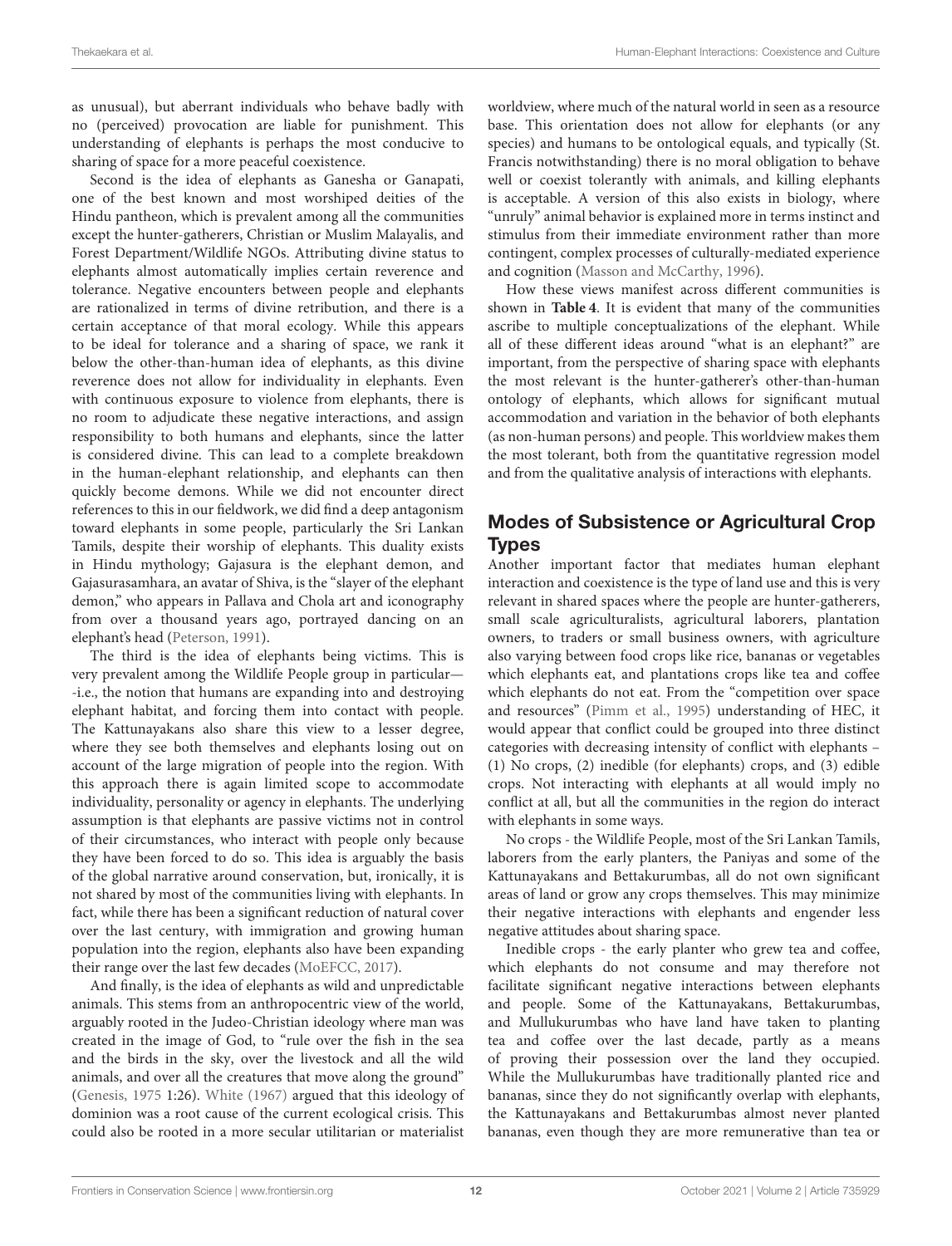#### <span id="page-12-0"></span>TABLE 4 | Varied beliefs about elephants.

| Ethnic/stakeholder groups           | Other-than-human<br><b>Persons</b> | Gods | <b>Victims</b> | <b>Wild animals</b> |
|-------------------------------------|------------------------------------|------|----------------|---------------------|
| Forest Department/Conservation NGOs |                                    |      |                |                     |
| Kattunayakans                       |                                    |      |                |                     |
| Bettakurumbas                       |                                    |      |                |                     |
| Paniyas                             |                                    |      |                |                     |
| Mullukurumbas                       |                                    |      |                |                     |
| Chettys                             |                                    |      |                |                     |
| Early Planters                      |                                    |      |                |                     |
| Malayalis                           |                                    |      |                |                     |
| Sri Lankan Tamils                   |                                    |      |                |                     |

*Shaded area indicated "yes" and unshaded area indicates "no".*

coffee. When queried about why they did not grow bananas, the answer from a Kattunayakan was "because elephants will eat it of course." And as described above, a Bettakurumba elder also voices his concern about some of the other communities planting bananas and the increased risk it poses in attracting elephants to the human settlements.

Edible crops - the Mullukurumbas and Chettys have traditionally always planted rice, and the Malayalis often grow bananas – the crops that elephant do eat, and arguably pose a significant challenge from the perspective of sharing space.

Although we have been critical of the ecological competition within human-elephant modes of subsistence being the sole framework for understanding conflict between elephants and people, it cannot be entirely ignored as an ultimate parameter to sharing space. Different communities' subsistence adaptations is shown in **[Table 5](#page-13-0)**.

Again there is significant diversity, with multiple communities engaged in more than one mode of subsistence. But the most relevant aspect is that on the whole only significant high conflict crops are planted by the Malayalis, since the Mullukurumbas do not significantly overlap with elephants and the Chettys are very small in number and also increasingly less disposed toward agriculture for the livelihood.

### Shared History

Finally, the shared history between elephants and people is an important factor in understanding tolerance. Living with elephants inevitably poses some challenges, and a shared history is a key element in allowing a culture of mutual accommodation to evolve. Communities like the Chettys, for example, who grow paddy and have a long history of guarding their crops from elephants, are less antagonistic toward elephants than the Malayali immigrants. Categorizing this shared history is challenging, since even among the indigenous communities there is some debate about when they first moved into the region. For this thesis, the most appropriate classification is (1) indigenous communities who have been in the region for at least a few 100 years and are the best adapted to elephants, namely the Kattunayakans, Bettakurumbas, Paniyas, Mullukurumbas and Chettys, (2) communities who have been in the region for close to a century – the early planters who came into the region in the first wave of immigrations in the late 1800's and early 1900's and have now forged a relationship with elephants, and (3) communities who moved in about 50 years ago or less, specifically the Malayalis in the 1960's and the Sri Lankan Tamils in the 1970's and 80's, who have had significantly less time to adapt to elephants.

These different conceptual and explanatory frames vary significantly among the different communities inhabiting the Nilgiris, as summarized in **[Table 6](#page-13-1)**.

Being able to share space for a more peaceful coexistence with elephants clearly hinges on the shared history, and how long the people have lived with elephants is important for evolving cultural and geographic conflict mitigation techniques, including interspecific communication and mutual accommodation and coadaptation for coexistence. This varies significantly among the different communities in the region. Significantly, even the most recent immigrant communities have been in place for over 30 years and, with new generations growing up on the land, are showing signs of adaptive coexistence with elephants (as in the case of some Sri Lankan Tamils or Early Planters).

In summary, these three underlying cultural-ecological factors seem to provide an enabling environment for tolerance of elephants and the ability to coexist peacefully. While all of these factors vary significantly between the different communities, tolerance does not vary linearly with each of them. That is, communities who plant elephant-conflicting crops are sometimes more tolerant than others who do not engage in agriculture, and communities who have had a longer exposure to elephants are sometimes less tolerant than those with a shorter exposure to elephants. But from a management perspective some generalizations are required, and given the monolithic understanding of the human in HWC policy around HEC, these three factors are arguably a reasonable way of heuristically understanding and accounting for the varying propensity of people to coexist peacefully space with elephants.

### **CONCLUSIONS**

We have shown in response to the question "How are people differently tolerant to elephants around them, and what are the underlying cultural factors that affect this tolerance and facilitate coexistence? that ethnic community is the most critical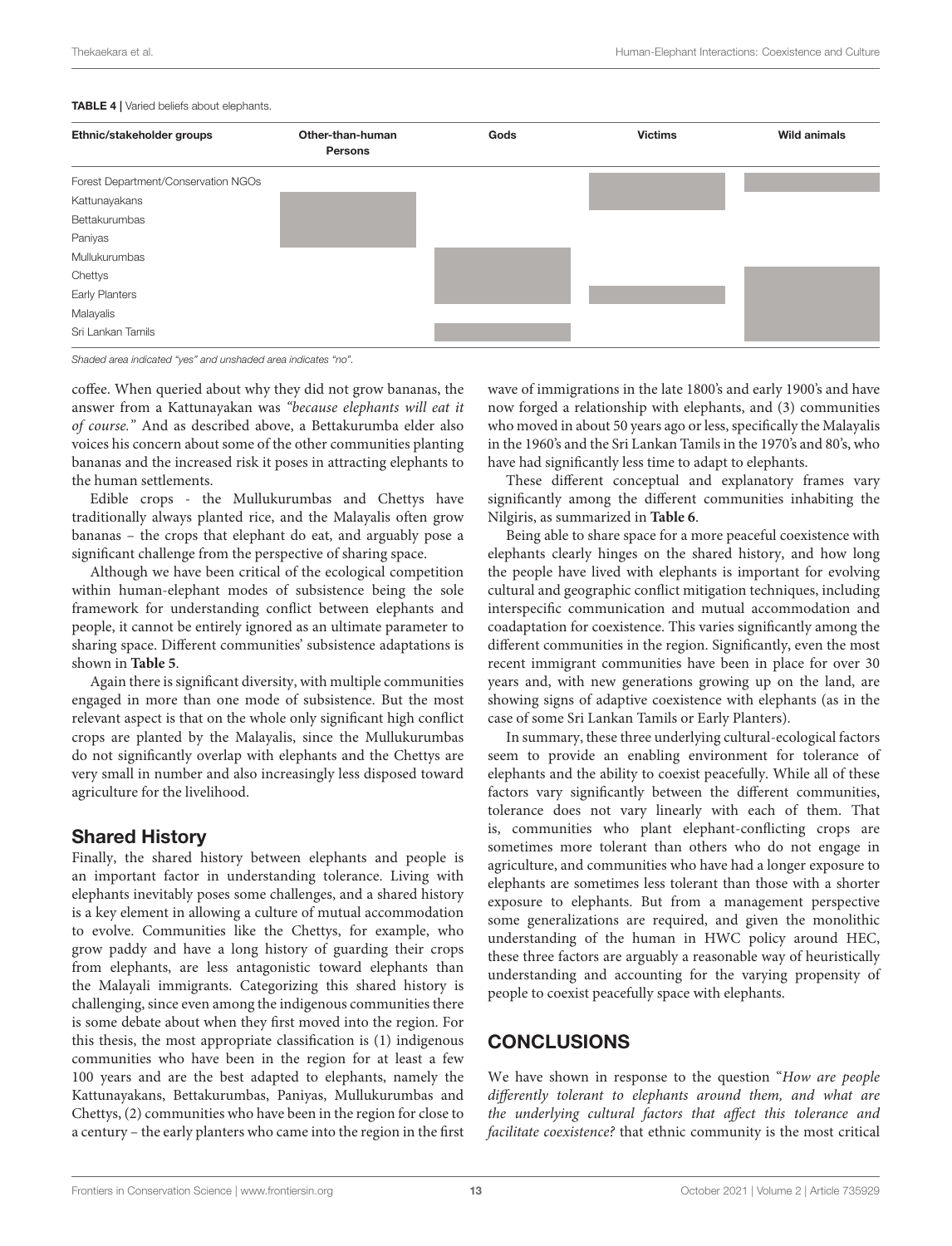#### <span id="page-13-0"></span>TABLE 5 | Varying agricultural practices.

| Ethnic/stakeholder groups                                     | No agriculture | Inedible crops | <b>Edible crops</b> |
|---------------------------------------------------------------|----------------|----------------|---------------------|
| Forest Department/Conservation NGOs                           |                |                |                     |
| Kattunayakans                                                 |                |                |                     |
| Bettakurumbas                                                 |                |                |                     |
| Paniyas                                                       |                |                |                     |
| Mullukurumbas                                                 |                |                |                     |
| Chettys                                                       |                |                |                     |
| Early Planters                                                |                |                |                     |
| Malayalis                                                     |                |                |                     |
| Sri Lankan Tamils                                             |                |                |                     |
| Shaded area indicated "yes" and unshaded area indicates "no". |                |                |                     |
| TABLE 6   Varying history of living with elephants.           |                |                |                     |
| Ethnic/stakeholder groups                                     | Indigenous     | c. 100 years   | c. 50 years or less |
| Forest Department/Conservation NGOs                           |                |                |                     |
| Kattunayakans                                                 |                |                |                     |
| Bettakurumbas                                                 |                |                |                     |
| Paniyas                                                       |                |                |                     |
| Mullukurumbas                                                 |                |                |                     |
| Chettys                                                       |                |                |                     |
| Early Planters                                                |                |                |                     |
| Malayalis                                                     |                |                |                     |
| Sri Lankan Tamils                                             |                |                |                     |

<span id="page-13-1"></span>*Shaded area indicated "yes" and unshaded area indicates "no".*

variable for predicting and understanding this diversity. We analyzed each ethnic community's varied history in the Nilgiris and interactions with elephants, and then identified three underlying factors that seem to play a key role in enabling more peaceful human-elephant coexistence. In conclusion, we assess the implications of this diversity for policy and management of the shared space to promote successful coexistence by reducing HEC and the negative impacts elephants and people have on each other.

Unfortunately, currently no government policies relating to human-elephant interactions recognize that there is considerable variation in how different human communities understand elephants, and the assumption that all people perceive and are impacted by elephants in the same way has proven problematic to promoting coexistence. Factoring culture and diversity into policy is a significant challenge; labeling entire communities with certain tags of tolerance or intolerance can result in essentialisms – failing to account for individual variation that always exists, or for temporality and contingency of cultural change of over time. Nevertheless, we have demonstrated an analytical approach that yields practical insights for apprehending the roots diversity in human-elephant relations which, in turn, can feed meaningfully into policy formulation and the reduction of HEC specifically, and HWC more generally. Three insights are paramount in terms of their implications for policy.

First, not all interactions between elephants and people are negative. The traditional idea that conflict "occurs wherever these two species coincide" [\(Sitati et al., 2003,](#page-16-28) p. 667), is clearly not accurate, and recent literature [\(Inskip et al., 2016;](#page-15-7) [Kansky et al.,](#page-15-42) [2016\)](#page-15-42) is beginning to take account of the diversity in humananimal relations. Still, the cultural nuances informing human elephant interactions are not captured in the frameworks of the natural sciences. Positive interactions between elephants and people are ignored, and there is a fascination with elephants that draws people to them even in cases of conflict which is not accounted for in the literature. In some cases, there is the entertainment and "fun" in people having a night out chasing the elephants together, but in other cases they are also just content to watch the elephants for extended periods of time. For tourists seeking wildlife experiences this is of course understandable and expected and there are even attempts to look at how much they will be willing to pay to offset the damage done by elephants [\(Bandara and Tisdell, 2003,](#page-15-43) [2004\)](#page-15-44). Yet, we find even people who interact with wild elephants on an almost daily basis, often negatively, are still willing to invest their time (an opportunity cost) in fascinatedly watching elephants so as to learn more about them, if not as a demonstrable act of tolerance and coexistence. Tea estate workers and supervisors stop working for a while and invariably call their managers to come and join them. What to do about the elephants is almost secondary, the first reaction is usually to simply stop and watch them. We routinely come across people who complain bitterly about elephants and the damage they cause, who could be classified as highly intolerant. Yet, they are more than willing to spend an hour or two watching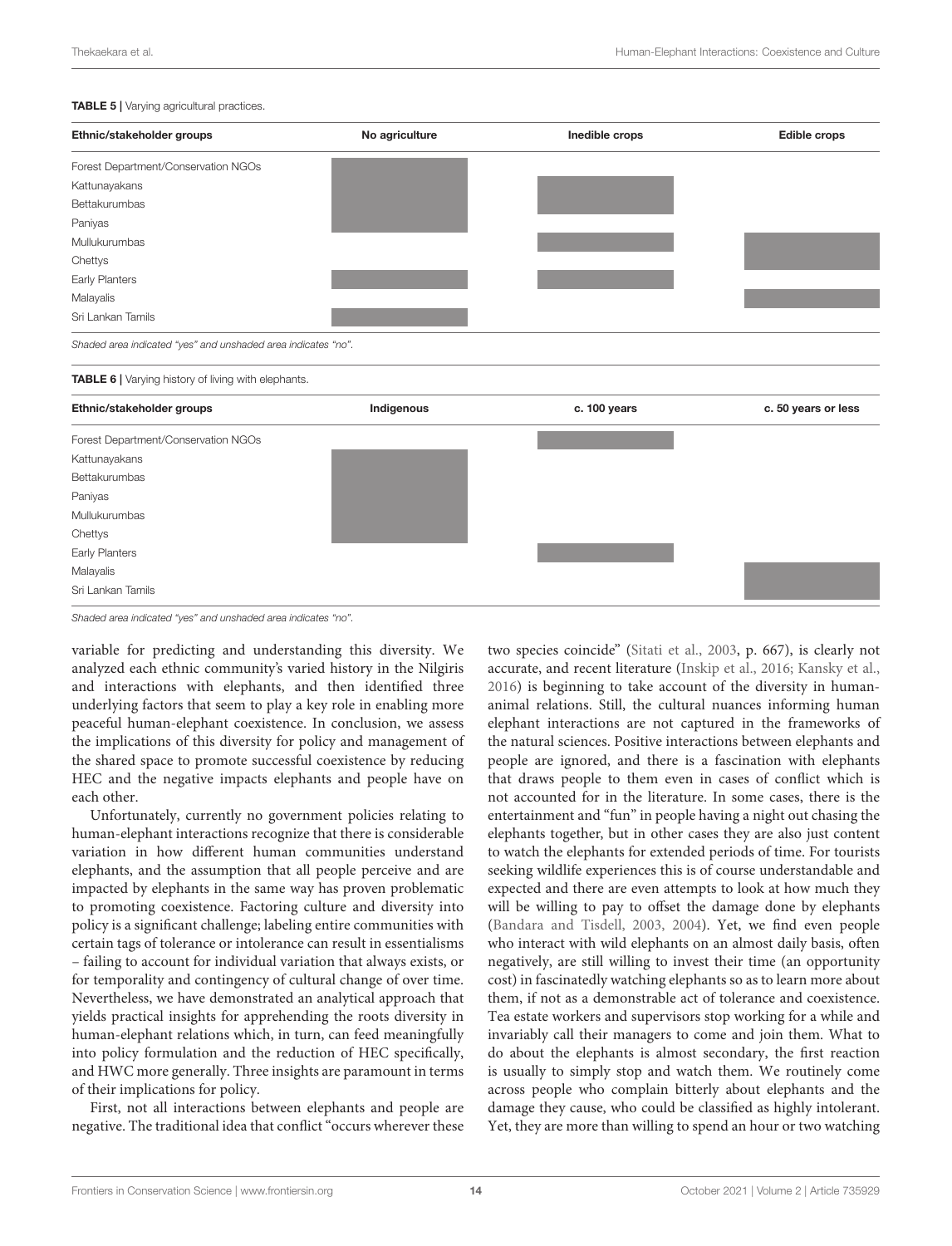elephants with us, constantly discussing the elephants' activities, individual proclivities (including tolerance), and the specific interactions each has had with local people in this humandominated landscape. The positive experiences and knowledge people gain from elephants is almost never quantified or even recognized in studies on HEC. Yet such engagements form the basis of continuous learning, coadaptation, and the negotiation of peaceful coexistence.

Second, indigenous communities, and hunter-gatherers in particular, often have a very different perspective on nonhuman species, and their relationship with particular other-thanhuman elephants is very useful in allowing them to coexist with elephants more peacefully. And given the "remarkable consistency of animism across the world" among hunter-gatherer communities [\(Praet, 2013,](#page-16-29) p. 341) and wide attestations regarding the non-human personhood status [\(Nelson, 1995\)](#page-16-10) of animals among forest-based people who share space with them, it may be a widespread cognitive adaptation to consider them not as incompatible with human existence, but rather part of the community of beings. This idea of personhood extends to the individual too. The Kattunayakans understanding of "idiosyncratic personalities" that [Naveh and Bird-David \(2014\)](#page-16-19) describe is very similar to what modern ethologists have discovered through careful elephant behavioral studies (Lee and Moss, [2012;](#page-15-45) [Srinivasaiah et al., 2012\)](#page-16-30). Perhaps linked to this is the fact that people who have been living with elephants for some time also seem to have more nuanced ideas of personality and culture in elephants, where they distinguish between good and friendly elephants and bad or rowdy elephants. This is compatible with hunter-gatherers' other-than-human persons perspective, but accepting that in a community of beings some individuals may behave badly and must therefore be punished or excluded in order to maintain peaceful coexistence between the human and elephant communities. This view has important conservation implications, and the idea of elephants as nonhuman persons has had impacts on conservation policies in other regions [\(Derham and Mathews, 2020\)](#page-15-46), where the behavior of individual elephants is assessed beyond the wider conservation goal of saving the species [\(Wallach et al., 2020\)](#page-16-31).

Third, the dominant view on HWC may not always be the majority one. In Gudalur, most of the panchayat positions are occupied by Malayalis, who have the most trouble in sharing space with elephants. As a consequence, the dominant narrative in local policy circles assumes that the high level of conflict and antagonism between people and elephants is common to all the inhabitants of the region, but this is clearly not the case. Yet, if this is taken as a given, any superficial investigation into the question of HEC will inevitably play out as a self-fulfilling prophecy. It is only through a deeper ethnographic engagement and comparative analysis of constituent communities that a more nuanced picture emerges of the significant differences in how people interact with elephants.

A key implication of these findings is that conflict mitigation strategies must seriously consider this diversity in how humans interact with elephants before they are implemented universally across communities. Strategies informed by bestpractice examples of tolerance will be key to promoting peaceful coexistence between people and elephants. Simplistic barriers aimed at separating out spaces or implementing singular deterrents may in fact have negative consequences in the long term, making people less willing to share space. Broad overly simplistic assumptions about tolerance by reducing it merely to ideas of ethnicity or indigeneity will be problematic since it is unable to capture changes in attitudes over time and difference in individuals' behaviors toward elephants. Understanding cultural differences and variability over time is vital in order to come up with nuanced community and place-based solutions that work to promote peaceful coexistence between people and elephants. Redesigning the way policy is formulated, moving it away from the top-down, expert driven approach, to more bottom-up and community-driven strategies will be essential. If every village is encouraged and allowed to make their own plans for sharing space with elephants, with access to the range of available solutions, it will provide impetus for more community-based, culturally-relevant and resilient human-wildlife coexistence.

# DATA AVAILABILITY STATEMENT

The raw data supporting the conclusions of this article will be made available by the authors, without undue reservation.

## ETHICS STATEMENT

The studies involving human participants were reviewed and approved by Open University Human Research Ethics Committee. Written informed consent for participation was not required for this study in accordance with the national legislation and the institutional requirements.

# AUTHOR CONTRIBUTIONS

Study design was by TThe, SB, and TTho as a part of the first author's PhD thesis. Fieldwork, data collection, and analysis were performed by TThe. The manuscript was written by TThe, SB, and TTho. All authors read and approved the final manuscript.

# FUNDING

TThe was supported by an Open University Studentship, RD/SS/21/8704.

# ACKNOWLEDGMENTS

The authors are grateful to Ramesh M, Manikandan R, Arunkumar B, Prakash G, and Vishnu W; research assistant at The Shola Trust who provided significant inputs and access to many of the indigenous communities. Parvati Raghuram and Nick Bingham at the Open University for comments and inputs into early versions of the manuscript.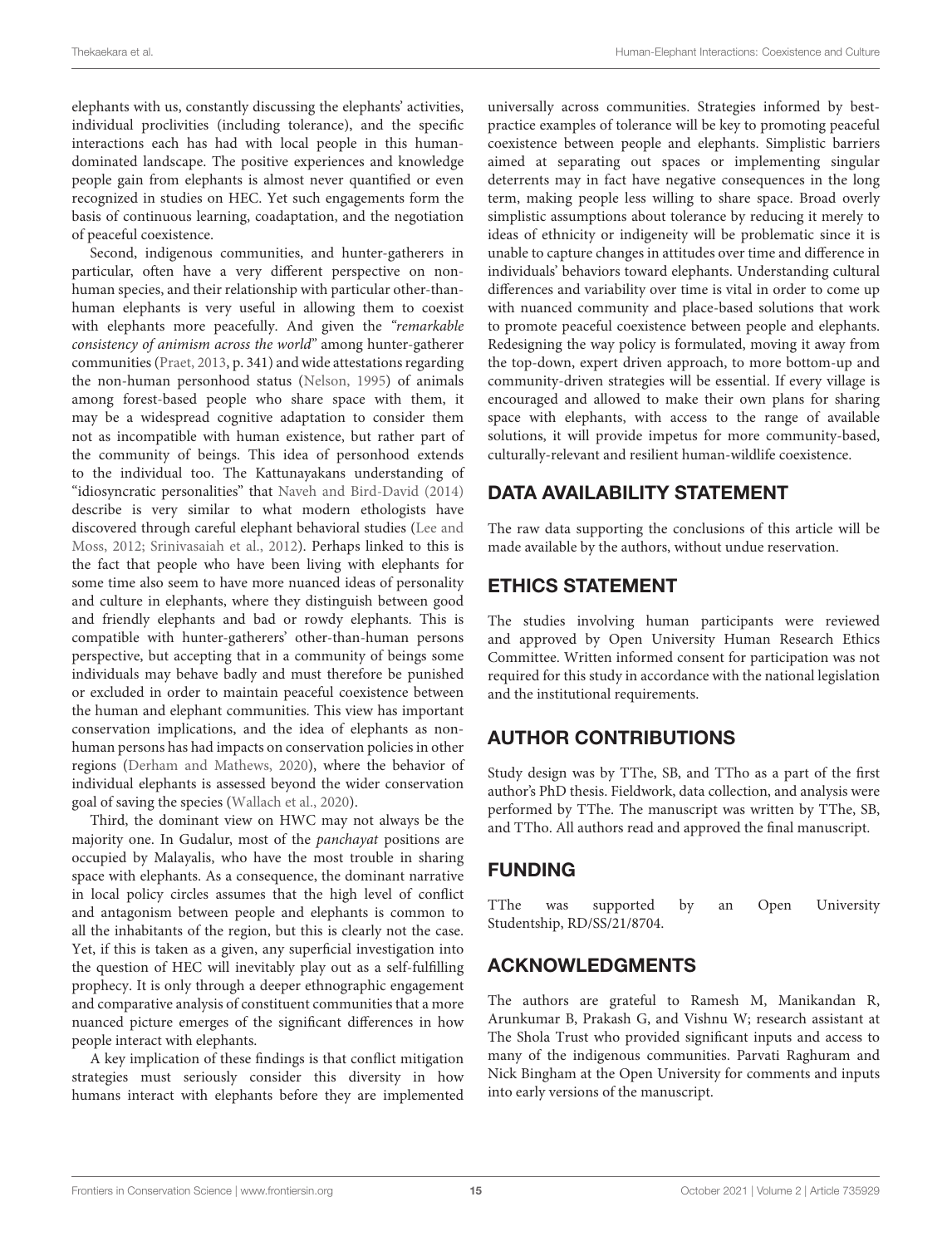# **REFERENCES**

- <span id="page-15-36"></span>Aiyappan, A. (1992). The Paniyas, an Ex-Slave Tribe of South India. Calcutta: Institute of Social Research and Applied Anthropology.
- <span id="page-15-25"></span>Anderson, P. N. (2001). Community-based conservation and social change amongst South Indian honey-hunters: an anthropological perspective. Oryx 35, 81–83. doi: [10.1017/S0030605300031562](https://doi.org/10.1017/S0030605300031562)
- <span id="page-15-24"></span>Babu, S., and Thekaekara, T. (2013). A crowd-sourced approach for monitoring asian elephants outside protected areas. Proc. IEEE 2013, 376–379. doi: [10.1109/GHTC.2013.6713715](https://doi.org/10.1109/GHTC.2013.6713715)
- <span id="page-15-43"></span>Bandara, R., and Tisdell, C. (2003). Comparison of rural and urban attitudes to the conservation of asian elephants in Sri Lanka: empirical evidence. Biol. Conserv. 110, 327–342. doi: [10.1016/S0006-3207\(02\)00241-0](https://doi.org/10.1016/S0006-3207(02)00241-0)
- <span id="page-15-44"></span>Bandara, R., and Tisdell, C. (2004). The net benefit of saving the asian elephant: a policy and contingent valuation study. Ecol. Econ. 48, 93–107. doi: [10.1016/j.ecolecon.2003.01.001](https://doi.org/10.1016/j.ecolecon.2003.01.001)
- <span id="page-15-15"></span>Baskaran, N., Anbarasan, U., and Agoramoorthy, G. (2012). Indias biodiversity hotspot under anthropogenic pressure: a case study of Nilgiri biosphere reserve. J. Nat. Conserv. [20, 56–61. doi: 10.1016/j.jnc.2011.](https://doi.org/10.1016/j.jnc.2011.08.004) 08.004
- <span id="page-15-39"></span>Bass, D. (2013). Everyday Ethnicity in Sri Lanka: Up-Country Tamil Identity Politics. Routledge: Routledge Contemporary South Asia Series. doi: [10.4324/9780203097809](https://doi.org/10.4324/9780203097809)
- <span id="page-15-28"></span>Bird-David, N. (1990). The giving environment: another perspective on the economic system of gatherer-hunters. Curr. Anthropol. 31:189. doi: [10.1086/203825](https://doi.org/10.1086/203825)
- <span id="page-15-29"></span>Bird-David, N. (1992). Beyond the hunting and gathering mode of subsistence: culture-sensitive observations on the nayaka and other modern huntergatherers. Man 27:19. doi: [10.2307/2803593](https://doi.org/10.2307/2803593)
- <span id="page-15-30"></span>Bird-David, N. (1996). Puja or sharing with the gods?: On ritualized possession among Nayaka of South India. East. Anthropol. 49, 259–276.
- <span id="page-15-31"></span>Bird-David, N. (1999). "Animism" revisited: personhood, environment, and relational epistemology 1. Curr. Anthropol. 40, S67–S91. doi: [10.1086/200061](https://doi.org/10.1086/200061)
- <span id="page-15-32"></span>Bird-David, N. (2006). Animistic epistemology: why do some hunter-gatherers not depict animals? Ethnos 71, 33–50. doi: [10.1080/00141840600603152](https://doi.org/10.1080/00141840600603152)
- <span id="page-15-34"></span>Bird-David, N., and Naveh, D. (2008). Relational epistemology, immediacy, and conservation: or, what do the nayaka try to conserve? J. Study Relig. Nat. Cult. 2:55. doi: [10.1558/jsrnc.v2i1.55](https://doi.org/10.1558/jsrnc.v2i1.55)
- <span id="page-15-21"></span>Costello, A. B., and Osborne, J. W. (2005). Best practices in exploratory factor analysis: four recommendations for getting the most from your analysis. Pract. Assess. Res. Eval. 10:1. doi: [10.7275/jyj1-4868](https://doi.org/10.7275/jyj1-4868)
- <span id="page-15-19"></span>Cronbach, L. J. (1951). Coefficient alpha and the internal structure of tests. Psychometrika 16:297. doi: [10.1007/BF02310555](https://doi.org/10.1007/BF02310555)
- <span id="page-15-46"></span>Derham, T., and Mathews, F. (2020). Elephants as refugees. People Nat. 2, 103–110. doi: [10.1002/pan3.10070](https://doi.org/10.1002/pan3.10070)
- <span id="page-15-3"></span>Dickman, A. J. (2010). Complexities of conflict: the importance of considering social factors for effectively resolving human-wildlife conflict. Anim. Conserv. 13, 458–466. doi: [10.1111/j.1469-1795.2010.00368.x](https://doi.org/10.1111/j.1469-1795.2010.00368.x)
- <span id="page-15-1"></span>Douglas-Hamilton, I., Krink, T., and Vollrath, F. (2005). Movements and corridors of African elephants in relation to protected areas. Naturwissenschaften 92, 158–163. doi: [10.1007/s00114-004-0606-9](https://doi.org/10.1007/s00114-004-0606-9)
- <span id="page-15-35"></span>Francis, W. (1908). Madras District Gazetteers: The Nilgiris. Superintendent, Government Press.
- <span id="page-15-4"></span>Gangaas, K. E., Kaltenborn, B. P., and Andreassen, H. P. (2015). Environmental attitudes associated with large-scale cultural differences, not local environmental conflicts. Environ. Conserv. 42, 41–50. doi: [10.1017/S0376892914000125](https://doi.org/10.1017/S0376892914000125)

<span id="page-15-40"></span>Genesis (1975). The Bible. New King James Version. Thomas Nelson Publishers.

- <span id="page-15-20"></span>Green, S. B., Lissitz, R. W., and Mulaik,. S. A. (1977). Limitations of coefficient alpha as an index of test unidimensionality. Educ. Psychol. Meas. 37, 827–838. doi: [10.1177/001316447703700403](https://doi.org/10.1177/001316447703700403)
- <span id="page-15-17"></span>Grenier, L. (1998). Working With Indigenous Knowledge: A Guide for Researchers. Ottawa, ON: International Development Research Centre.
- <span id="page-15-33"></span>Hallowell, A. (1960). "Ojibwa ontology, behavior, and world view," in Culture and History: Essays in Honor of Paul Radin, ed S. Diamond (New York: Columbia University Press) pp. 19–52.
- <span id="page-15-23"></span>Hammersley, M., and Atkinson, P. (2007). Ethnography: Principles in Practice. London: Routledge. doi: [10.4324/9780203944769](https://doi.org/10.4324/9780203944769)
- <span id="page-15-5"></span>Hazzah, L., Mulder, M. B., and Frank, L. (2009). Lions and warriors: social factors underlying declining African lion populations and the effect of incentive-based management in Kenya. Biol. Conserv. 142, 2428–2437. doi: [10.1016/j.biocon.2009.06.006](https://doi.org/10.1016/j.biocon.2009.06.006)
- <span id="page-15-14"></span>Hockings, P. (2008). All aboard the nilgiri express!-sustained links between anthropology and a single Indian District. Hist. Anthropol. Chur. 19, 1–16. doi: [10.1080/02757200802150869](https://doi.org/10.1080/02757200802150869)
- <span id="page-15-10"></span>Ingold, T. (2000). From Trust to Domination – An Alternative History of Human-Animal Relations. In The Perception of the Environment: Essays on Livelihood, Dwelling and Skill. London: Routledge.
- <span id="page-15-7"></span>Inskip, C., Carter, N., Riley, S., Roberts, T., and MacMillan, D. (2016). Toward human-carnivore coexistence: understanding tolerance for tigers in Bangladesh. PLoS ONE [11:e0145913. doi: 10.1371/journal.pone.014](https://doi.org/10.1371/journal.pone.0145913) 5913
- <span id="page-15-27"></span>Jayaraman, K. (2009). Indian neutrino lab site rejected. Nature 462:397. doi: [10.1038/462397b](https://doi.org/10.1038/462397b)
- <span id="page-15-13"></span>Johnsingh, A. J. T., Raghunath, R., and Madhusudhan, M.D. (2008). Suggested Extension for the Mudumalai Tiger Reserve, a Unique Tiger Landscape in India. Mysore: Nature Conservation Foundation.
- <span id="page-15-0"></span>Jonas, H. D., Barbuto, V., Jonas, H. C., Kothari, A., and Nelson, F. (2014). New steps of change: looking beyond protected areas to consider other effective area-based conservation measures. Parks 20, 111–128. doi: [10.2305/IUCN.CH.2014.PARKS-20-2.HDJ.en](https://doi.org/10.2305/IUCN.CH.2014.PARKS-20-2.HDJ.en)
- <span id="page-15-42"></span>Kansky, R., Kidd, M., and Knight,. A. T. (2016). A wildlife tolerance model and case study for understanding human wildlife conflicts. Biol. Conserv. 201, 137–145. doi: [10.1016/j.biocon.2016.07.002](https://doi.org/10.1016/j.biocon.2016.07.002)
- <span id="page-15-6"></span>Kansky, R., and Knight, A. T. (2014). Key factors driving attitudes towards large mammals in conflict with humans. Biol. Conserv. 179, 93–105. doi: [10.1016/j.biocon.2014.09.008](https://doi.org/10.1016/j.biocon.2014.09.008)
- <span id="page-15-18"></span>Karlsson, B. G. (2003). Anthropology and the "indigenous slot" claims to and debates about indigenous peoples status in India. Crit. Anthropol. 23, 403–423. doi: [10.1177/0308275X03234003](https://doi.org/10.1177/0308275X03234003)
- <span id="page-15-16"></span>Kempton, W., Boster, J. S., and Hartley, J. A. (1996). Environmental Values in American culture. Cambridge, MA: MIT Press.
- <span id="page-15-9"></span>Knight, J. (2000). Natural Enemies: People-Wildlife Conflicts in Anthropological Perspective. European Association of Social Anthropologists. Abingdon: Taylor & Francis.
- <span id="page-15-26"></span>Krishnakumar, R. (2018). Why Kerala is Hell-Bent on Revoking Night Traffic Ban. Deccan Herald. Available online at: [https://www.deccanherald.com/specials/](https://www.deccanherald.com/specials/insight/why-kerala-is-hell-bent-on-revoking-night-traffic-ban-688240.html) [insight/why-kerala-is-hell-bent-on-revoking-night-traffic-ban-688240.html](https://www.deccanherald.com/specials/insight/why-kerala-is-hell-bent-on-revoking-night-traffic-ban-688240.html) (accessed March 18, 2021).
- <span id="page-15-38"></span>Krishnan, S. (2009). Of land, legislation and litigation: forest leases, agrarian reform, legal ambiguity and landscape anomaly in the Nilgiris, 1969-2007. Conserv. Soc. 7:283. doi: [10.4103/0972-4923.65174](https://doi.org/10.4103/0972-4923.65174)
- <span id="page-15-37"></span>Kulirani, F. (2003). "The shrinking livelihood strategies of the paniyar," in Conference Report of the Interdisciplinary Conference at the Centre for Indian Studies. Livelihood Strategies Among Forest-Related Tribal Groups of South India: Contextual Analysis of Local Livelihood Strategies (Mysore).
- <span id="page-15-45"></span>Lee, P. C., and Moss, C. J. (2012). Wild female african elephants (loxodonta africana) exhibit personality traits of leadership and social integration. J. Comp. Psychol. 126:224. doi: [10.1037/a0026566](https://doi.org/10.1037/a0026566)
- <span id="page-15-11"></span>Locke, P. (2013). Explorations in ethnoelephantology: Social, historical, and ecological intersections between Asian elephants and humans. Environ. Soc. 4, 79–97. doi: [10.3167/ares.2013.040106](https://doi.org/10.3167/ares.2013.040106)
- <span id="page-15-12"></span>Locke, P. (2017). Elephants as persons, affective apprenticeship, and fieldwork with nonhuman informants in Nepal. HAU J. Ethnograp. Theory 7, 353–376. doi: [10.14318/hau7.1.024](https://doi.org/10.14318/hau7.1.024)
- <span id="page-15-2"></span>Lute, M. L., Navarrete, C. D., Nelson, M. P., and Gore, M. L. (2016). Moral dimensions of human-wildlife conflict. Conserv. Biol. 30, 1200–1211. doi: [10.1111/cobi.12731](https://doi.org/10.1111/cobi.12731)
- <span id="page-15-8"></span>Manfredo, M. J., and Dayer, A. A. (2004). Concepts for exploring the social aspects of human-wildlife conflict in a global context. Hum. Dimen. Wildlife 9, 1–20. doi: [10.1080/10871200490505765](https://doi.org/10.1080/10871200490505765)
- <span id="page-15-22"></span>Mann, H. B., and Whitney, D. R. (1947). On a test of whether one of two random variables is stochastically larger than the other. Ann. Mathemat. Statist. 18:50. doi: [10.1214/aoms/1177730491](https://doi.org/10.1214/aoms/1177730491)
- <span id="page-15-41"></span>Masson, J. M., and McCarthy, S. (1996). "When Elephants Weep: The Emotional Lives of Animals". London: Delta.